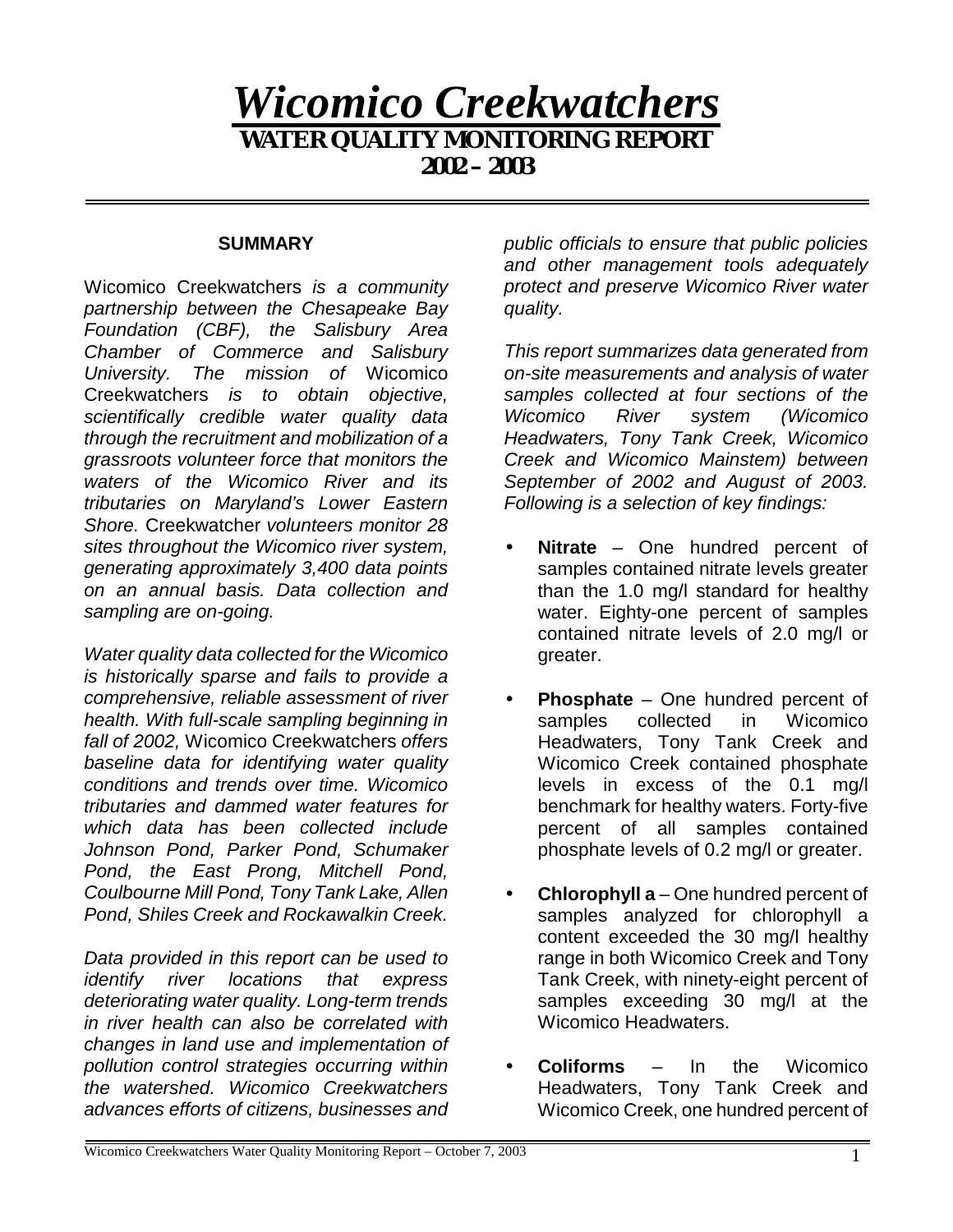samples collected had coliform concentrations that exceeded the 100 count benchmark. Ninety-four percent of samples collected at the Wicomico Mainstem also were well above the healthy range. Twenty percent of all samples collected contained coliform counts at 400 or greater.

- **pH**  Over ninety-five percent of samples analyzed were found to express acidity (pH) levels within the healthy range of  $6.5 - 8.5.$
- **Dissolved Oxygen (DO)** Over eightyfive percent of samples contained dissolved oxygen levels between 6.0 and 10.0 mg/l. None revealed concentrations below the 5.0 mg/l threshold for healthy waters.

# **PROGRAM OVERVIEW**

Interest among citizens in the health of the Wicomico River and other Chesapeake Bay tributaries is growing. By federal law, six Mid-Atlantic states, including Maryland, are required to develop and implement strategies for improving water quality in the Chesapeake Bay or face severe restrictions in levels and amounts of pollution that can be legally discharged into the estuary.

In 2000, elected officials formally committed to a comprehensive program for removing the Chesapeake Bay from the Environmental Protection Agency's dirty waters list by 2010. The plan, called the *Chesapeake 2000 Agreement*, provides a roadmap for actions needed to cap the amount of pollutants entering the Bay each year at a level sufficient to maintain the health of the estuary's living resources, including crabs, oysters and finfish.

Communities throughout the Chesapeake Bay watershed are responding to the call for action sounded in *Chesapeake 2000*. In Talbot County on Maryland's Eastern Shore, citizens working in partnership with CBF and the Chesapeake Bay Maritime Museum launched a volunteer-based water quality monitoring program to identify trends in the health of the county's rivers. *Wicomico Creekwatchers* is modeled after that successful program, which is receiving statewide recognition for its effectiveness in providing water quality data useful for facilitating local watershed management efforts.

# **Methods**

In summer 2002, CBF, the Salisbury Area Chamber of Commerce and Salisbury University began working cooperatively with citizen volunteers to identify sampling locations along the Wicomico River. Twentyeight sampling locations were selected for water quality monitoring. Sampling sites were determined based on local knowledge of the tributary and equitable distribution throughout the river system. Site selection was also driven by the potential for long-term, regular access for ensuring collection locations remain consistent in future years. Efforts were made to select locations having water approximately four feet in depth to conform to standard sampling protocol. A map (Appendix 3) indicating sampling site locations was generated and latitude/longitude coordinates were obtained for each site (Appendix 2) using GPS technology.

Volunteers were recruited for participation in *Wicomico Creekwatchers* in summer of 2002. Fifty-eight volunteers were trained in sampling techniques at an hour-long training session on August 19. Data collection procedure was illustrated and sampling instructions were provided to all volunteers (Appendix 5).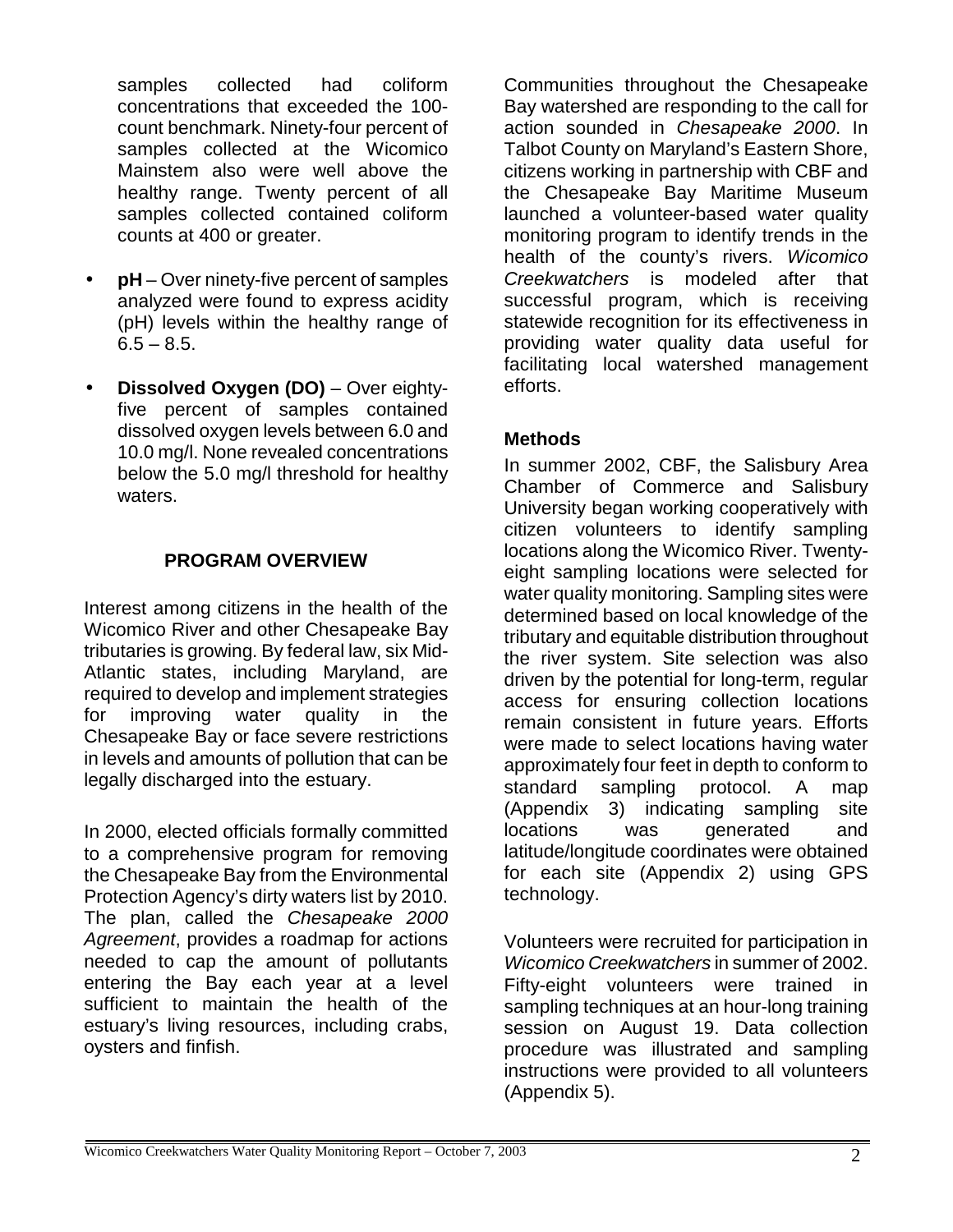Environmental data was collected at regular two-week intervals throughout the year. At each location, site conditions were recorded on a Water Quality Sampling Data Sheet (Appendix 4). Parameters measured included tide, weather, wind strength and direction, level of wave action, recent rainfall, and air and water temperature.

Visual turbidity was measured using a Secchi disk. The black and white disk was lowered into the water at the sampling location until it was no longer visible, at which point the distance from disk to water surface was recorded in feet.

Physical water samples were collected using a standard oxygen bottle. Empty oxygen bottles were submerged three inches below the water's surface at each sampling location until full. Care was taken to ensure no air bubbles were present when the stopper was inserted. Water samples were immediately put on ice and remained cool until analyzed in the laboratory. Samples arrived at Salisbury University's biochemical analysis facility within hours of collection.

# **RESULTS**

Data compiled and analyzed in this report was derived from visual turbidity readings and samples collected at two-week intervals beginning on September 10, 2002 and ending on August 19, 2003. For facilitating data analysis and interpretation, four regions were established that reflect geographic and hydrologic similarities: Wicomico Headwaters, Tony Tank Creek, Wicomico Creek and Wicomico Mainstem. A total of 3,397 data points were generated, distributed as indicated in Appendix 2.

#### **Reference Site**

Data analysis performed early on during the sampling season revealed values for parameters measured at site 14 that were significantly lower than others. An investigation of the site resulted in a determination that spring-fed conditions at site 14 contribute significant levels of relatively fresh ground water to the system. For the purposes of this study, site 14 was therefore established as a reference site for providing baseline comparisons among the parameters analyzed.

#### **Water Quality Parameters**

The Environmental Protection Agency's Chesapeake Program and other regional research institutions establish criteria to identify levels of water quality needed to support the Bay's living resources, such as crabs, oysters, finfish, underwater grasses and other aquatic organisms. Scientists evaluating the health of the Bay and its tributaries compare empirical water quality data with a standard "healthy" range of several key water quality indicators, including acidity (pH), chlorophyll a, coliforms, dissolved oxygen, nitrate, phosphate, and visual turbidity. In general, water quality parameters are often influenced by wastewater treatment plant and industrial discharges, air pollution, run-off from agricultural, landscaped and urban areas, septic system effluent, and other anthropogenic sources.

Table 1 describes each parameter used to describe Wicomico River water quality and suggests the range parameter measurements should fall within to qualify a tributary as "healthy." Data outside the "healthy" range indicates poor water quality.

#### **Table 1: Water Quality Parameters**

**Acidity (pH):** pH levels are directly related to the health of fish and aquatic plant populations, and in a healthy system, should be between 6.5 and 8.5. The most common causes of variations include stormwater runoff and air deposition of nitric and sulfuric acids discharged by industries, power plants, and automobiles.

**Chlorophyl a:** Chlorophyl, a naturally occurring pigment found in leaves and plants, is essential to the production of carbohydrates by photosynthesis.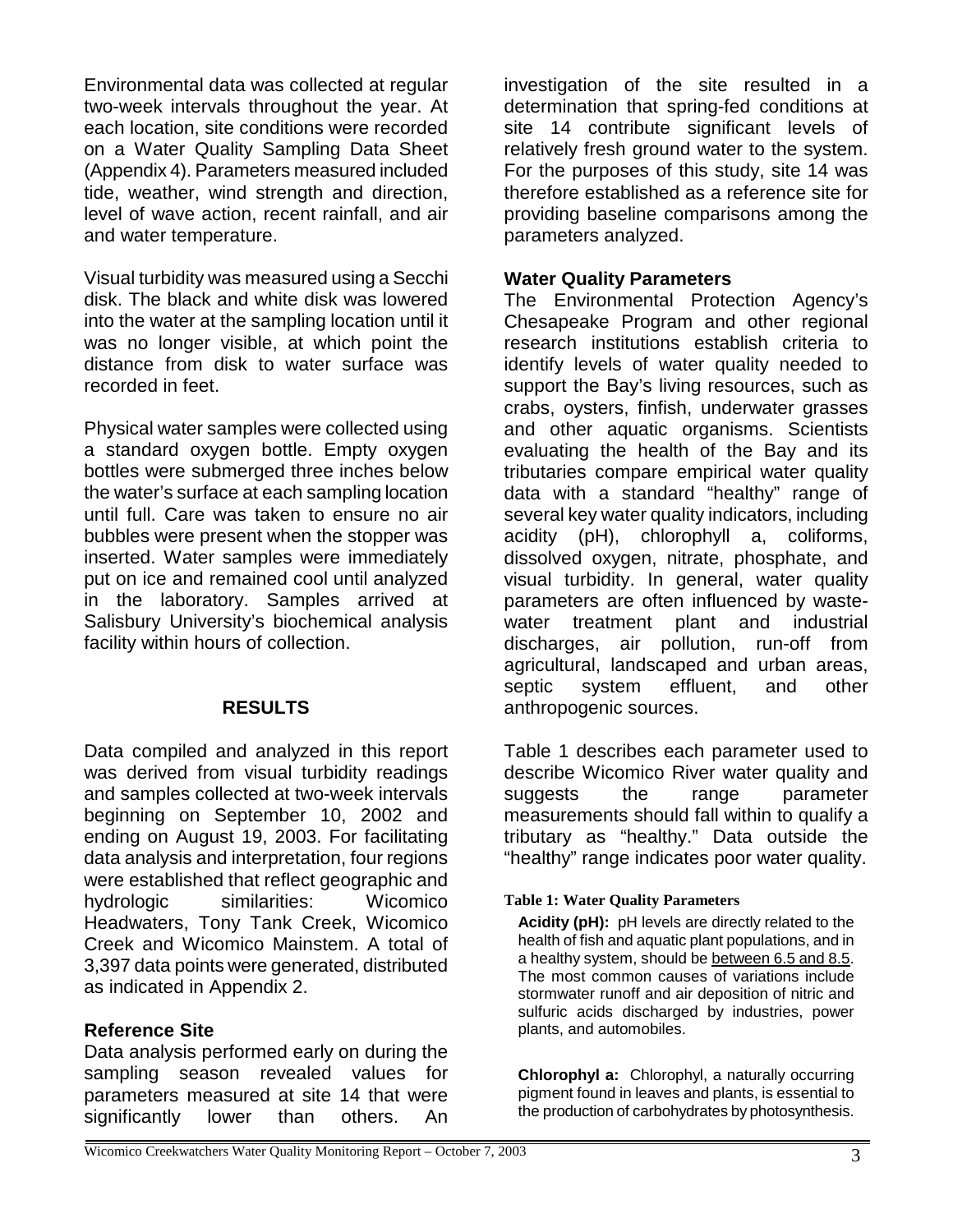In water bodies, chlorophyll can indicate the level of algae that is present. "Chlorophyll a" refers to a specific type of coloring known to be associated with algae and other organisms. A healthy range for chlorophyll a is 30 mg/l or less.

**Coliforms:** Coliforms are the group of bacteria used by scientists to assess the microbiological quality of water. These bacteria, though not generally pathogenic (disease-causing) themselves, serve as indicators of the presence of organisms which may be pathogenic. Coliforms, specifically fecal coliforms, indicate the possible presence of fecal contamination from warmblooded animals. A standard count of 100 coliforms per 100 milliliters is typically used by government entities to assess the safety of waterways for swimming, shellfish harvesting, and other activities.

**Dissolved Oxygen:** Dissolved oxygen is essential to all aquatic life. Readings greater than 5 mg/l indicate sufficient levels of oxygen to support aquatic organisms. Common causes of low readings include an increase in algae production, which consumes oxygen as algae decompose. Seasonal changes in water salinity levels can also influence dissolved oxygen levels.

**Nitrate (NO<sub>3</sub>) and Phosphate (PO<sub>4</sub>):** Though essential to all bay life, nitrogen and phosphorus, in excessive levels, are the most damaging pollutants in the Chesapeake. Nitrogen and phosphorus are natural fertilizers that stimulate algae blooms. These blooms block sunlight from underwater grasses and, when the algae die, lead to low dissolved oxygen levels. Some naturally occurring algae may be toxic or have toxic stages in their life cycles. Nitrate  $(NO<sub>3</sub>)$  and Phosphate  $(PO<sub>4</sub>)$  are the primary chemical compounds that express critical levels of nitrogen and phosphorus. Nitrate levels should be less than 1.0 mg/liter and phosphate levels should be less than 0.1 mg/liter.

**Visual Turbidity:** Visual turbidity measures the ability of light to pass through water. Poor water clarity indicated by a low visual turbidity reading indicates that water is not clear enough for light to penetrate to a depth to support the growth of underwater grasses. The healthy range for visual turbidity includes readings greater than 36 inches.

# **Wicomico River Water Quality**

Using the criteria identified for healthy water, data collected was analyzed to determine the percentage of data points that fall outside the healthy range for each parameter measured. High percentages by parameter indicate potential water quality problems.

### **pH:**

Over ninety-five percent of all samples analyzed were found to express pH levels within the healthy range. A majority of samples tested had pH ranges within 6.5 and 7.0. Ten percent of samples taken at Wicomico Creek had pH levels below 6.5, while less than one percent of Wicomico Mainstem samples indicated unhealthy acidity levels.

**Table 2: Percent of pH Samples Outside "Healthy" Range**

|                                                | Percent of Samples with<br>$pH$ outside $6.5 - 8.5$ |
|------------------------------------------------|-----------------------------------------------------|
| Wicomico Headwaters<br><b>Tony Ttank Creek</b> | 6%<br>7%                                            |
| <b>Wicomico Creek</b>                          | 10%                                                 |
| <b>Wicomico Mainstem</b>                       | ${<}1\%$                                            |

# **Chlorophyll a**

One hundred percent of samples analyzed for chlorophyll a content exceeded the 30 mg/l healthy range in both Wicomico Creek and Tony Tank Creek, with ninety-eight percent of samples exceeding 30 mg/l at the Wicomico Headwaters. Eighty-seven percent of Wicomico Mainstem samples exceeded the 30 mg/l benchmark. Samples containing chlorophyll a concentrations less than 30 mg/l were generally collected during the winter months when algae growth is usually less prolific.

Concentrations at 40 mg/l and above were not uncommon in all sections of the Wicomico River, and twenty-three percent of all samples contained chlorophyll a concentrations of 50 mg/l and above.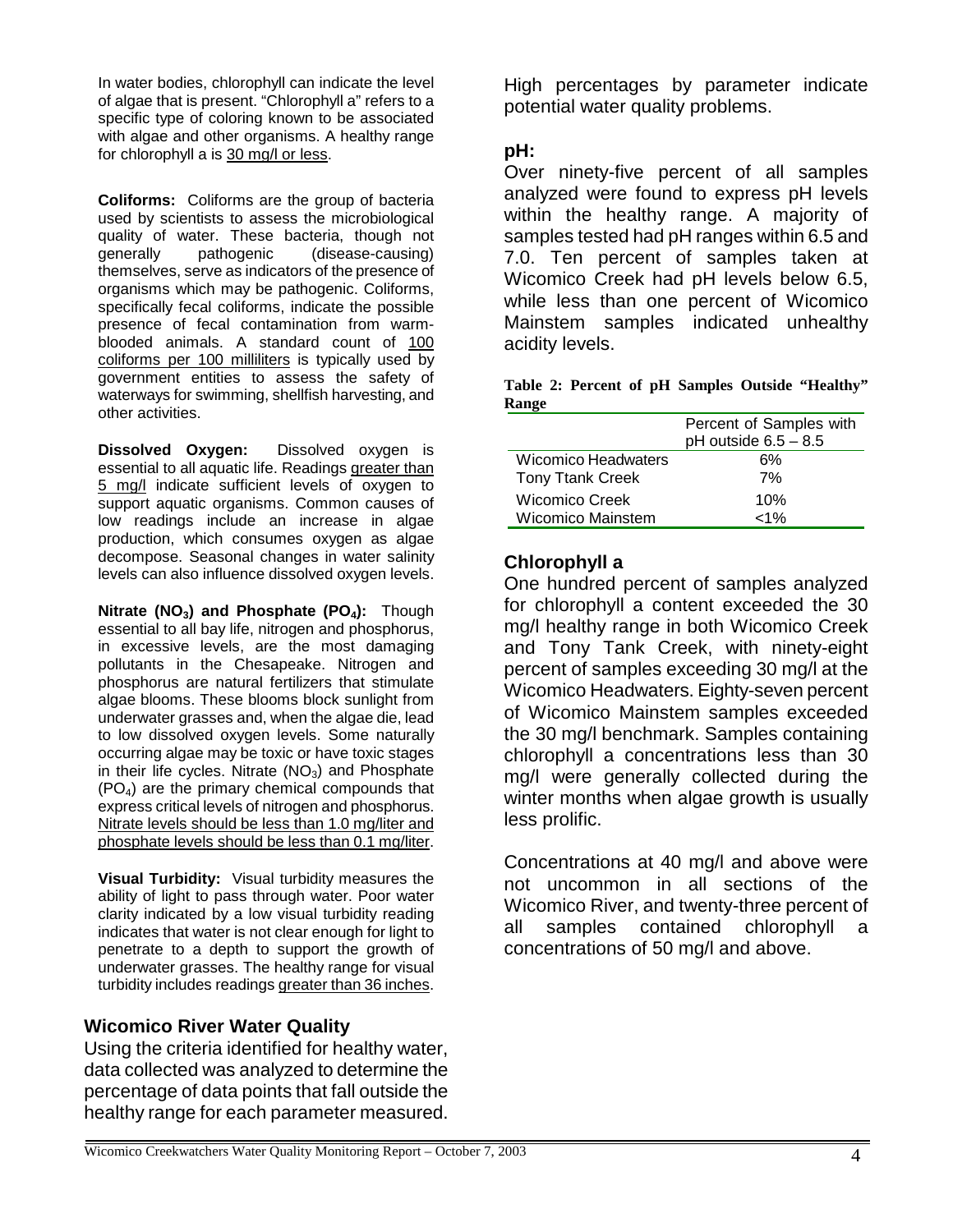|  |                 | Table 3: Percent of Chlorophyll a Samples Outside |  |  |
|--|-----------------|---------------------------------------------------|--|--|
|  | "Healthy" Range |                                                   |  |  |

|                          | Percent of Samples with<br>Chlorophyll a >30 mg/l |
|--------------------------|---------------------------------------------------|
| Wicomico Headwaters      | 98%                                               |
| <b>Tony Tank Creek</b>   | 100%                                              |
| <b>Wicomico Creek</b>    | 100%                                              |
| <b>Wicomico Mainstem</b> | 87%                                               |
|                          |                                                   |

### **Coliforms**

In Wicomico Headwaters, Tony Tank Creek and Wicomico Creek, one hundred percent of samples collected had coliform counts that exceeded the 100 benchmark. Ninety-four percent of samples collected at the Wicomico Mainstem also were well above the healthy range. Twenty percent of all samples collected contained coliform counts at 400 or greater.

**Table 4: Percent of Coliform Samples Outside "Healthy" Range** 

| Percent of Samples with<br>Coliform counts per 100<br>ml > 100 |
|----------------------------------------------------------------|
| 100%                                                           |
| 100%                                                           |
| 100%                                                           |
| 94%                                                            |
|                                                                |

# **Dissolved Oxygen**

Of all samples collected in this study, none were shown to contain dissolved oxygen levels less than 5 mg/l. All samples collected in November through February had dissolved oxygen levels between 8.0 and 10.0 mg/l with over eighty-five percent of remaining samples expressing dissolved oxygen levels greater than 6.0 mg/l but not higher than 10.0 mg/l.

**Table 5: Percent of Dissolved Oxygen Samples Outside "Healthy" Range**

|                            | Percent of Samples with<br>Dissolved Oxygen > 5 mg/l |
|----------------------------|------------------------------------------------------|
| <b>Wicomico Headwaters</b> | 0%                                                   |
| <b>Tony Tank Creek</b>     | 0%                                                   |
| <b>Wicomico Creek</b>      | 0%                                                   |
| <b>Wicomico Mainstem</b>   | በ%                                                   |

### **Nitrate and Phosphate**

One hundred percent of samples collected in this study contained nitrate concentrations greater than 1.0 mg/l. Eighty-one percent of samples contained nitrate levels of 2.0 mg/l or greater.

Sample analysis revealed similarly excessive levels of phosphate. Each of the samples analyzed contained phosphate level in excess of 0.1 mg/l, except in the Wicomico Mainstem where eighty-nine percent of samples had concentrations of 0.1 mg/l or greater. Forty-five percent of all samples collected contained phosphate levels of 0.2 mg/l or greater.

| Table 6: Percent of Nitrate Samples Outside "Healthy" |  |
|-------------------------------------------------------|--|
| Range                                                 |  |

|                        | Percent of Samples with<br>Nitrate $> 1.0$ mg/l |
|------------------------|-------------------------------------------------|
| Wicomico Headwaters    | 100%                                            |
| <b>Tony Tank Creek</b> | 100%                                            |
| <b>Wicomico Creek</b>  | 100%                                            |
| Wicomico Mainstem      | 100%                                            |

**Table 7: Percent of Phosphate Samples Outside "Healthy" Range**

|                        | Percent of Samples with<br>Phosphate > 0.1 mg/l |
|------------------------|-------------------------------------------------|
| Wicomico Headwaters    | 100%                                            |
| <b>Tony Tank Creek</b> | 100%                                            |
| Wicomico Creek         | 100%                                            |
| Wicomico Mainstem      | 89%                                             |

# **Visual Turbidity**

One hundred percent of visual turbidity readings conducted at sites on Tony Tank Creek and Wicomico Creek were in the unhealthy range of 36" or less. Ninety-five percent of readings taken at Wicomico Creek and eighty-one percent of readings at the Wicomico Headwaters were also in the unhealthy range.

Most water quality sampling performed by *Wicomico Creekwatcher* volunteers occurs on piers, streambanks, and other features located near the edge of rivers and creeks.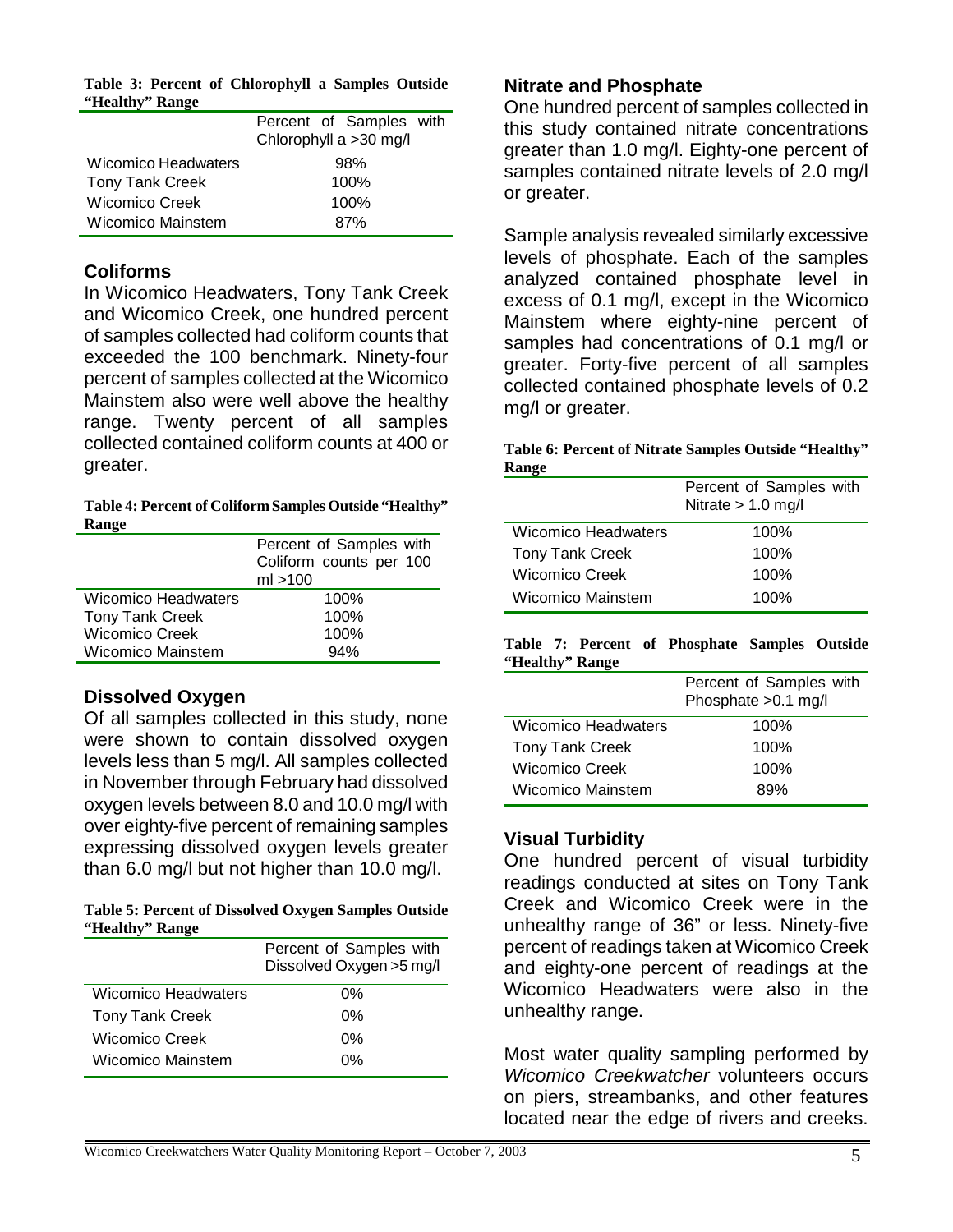Effort is made to establish sampling sites in water approximately four feet in depth. Some sampling locations contain a shallower water depth that prevents accurate visual turbidity measurement, as Secchi disks lowered into the water "bottom out" before a reading can be taken. As many as one-third of "bottomed out" readings were removed from the data set during statistical analysis to provide a more accurate assessment of visual turbidity, albeit with a smaller sample size.

**Table 8: Percent of Visual Turbidity Samples Outside "Healthy" Range**

|                        | Percent of Samples with<br>Visual Turbidity < 36" |
|------------------------|---------------------------------------------------|
| Wicomico Headwaters    | 81%                                               |
| <b>Tony Tank Creek</b> | 100%                                              |
| Wicomico Creek         | 100%                                              |
| Wicomico Mainstem      | 95%                                               |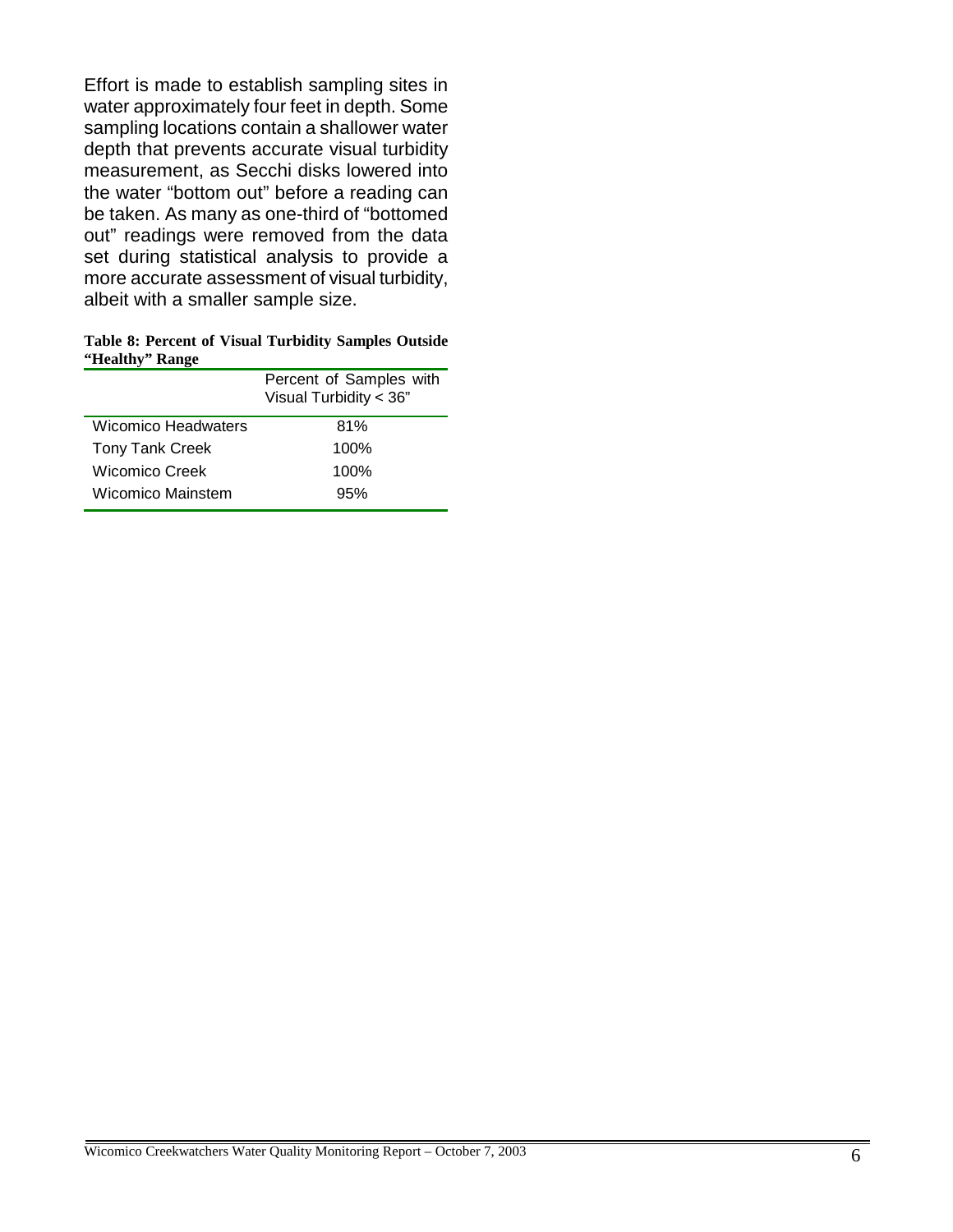### **CONCLUSIONS**

*Wicomico Creekwatchers* provides the most comprehensive water quality data set known to exist for the Wicomico River system on Maryland's Lower Eastern Shore. In its first year of data collection and analysis, the program reveals alarming water quality conditions in the Wicomico River and its tributaries.

The focus of this first annual report is to determine the percentage of water samples collected throughout the Wicomico River system that achieve scientifically accepted standards for surface water quality.

Measurements of several key parameters reveal significant water quality problems. Most notable are nitrate concentrations that consistently exceed healthy water criteria in the entire Wicomico River system: eighty-one percent of the data points reveal nitrate levels twice the 1.0 mg/l standard. Phosphate concentrations are similarly high throughout the system with over ninety-five percent of samples above the 0.1 mg/l standard for this parameter.

High nitrate and phosphate levels known to be associated with excessive algae growth in estuarine waters often correlate with high levels of chlorophyll a. Nearly all samples expressed unhealthy chlorophyll a levels, with slightly lower levels measured in the Wicomico Mainstem during the winter months.

When unhealthy nutrient levels and algaeproducing chlorophyll a concentrations dominate a river system, oxygen levels are typically low as decomposing algal populations lead to bacterial consumption of dissolved oxygen. Interestingly, all of the samples collected contained dissolved oxygen concentrations above the 5 mg/l benchmark.

Wicomico are higher than standards established to protect public health, except in the Wicomico Mainstem where only six percent of samples meet criteria for healthy waters. These results are consistent with actions taken by public officials to close portions of the Wicomico to swimming, shellfish harvesting and other activities based on observably high coliform counts.

The high percentages of nitrate, phosphate, chlorophyll a and coliform samples falling outside the healthy range underscores an immediate need to identify and evaluate sources of Wicomico River pollutants for assessing their contribution to the river's pervasive water quality problems. While excessive rainfall and stormwater runoff during 2003 likely contributes to pollution problems in the Wicomico, restoration strategies can be put in place to accommodate higher-than-average rainfall events and improve overall ambient water quality.

EPA's Chesapeake Bay Program, the *Chesapeake 2000 Agreement* and other regional initiatives establish a framework for addressing pollution problems in Chesapeake Bay tributaries and can be leveraged to provide guidance in establishing strategies for improving management of pollution sources. *Wicomico Creekwatchers* provides the structure for measuring effectiveness of strategies put in place to control pollution as comprehensive assessments of local water quality are performed in future years.

Finally, coliform levels throughout the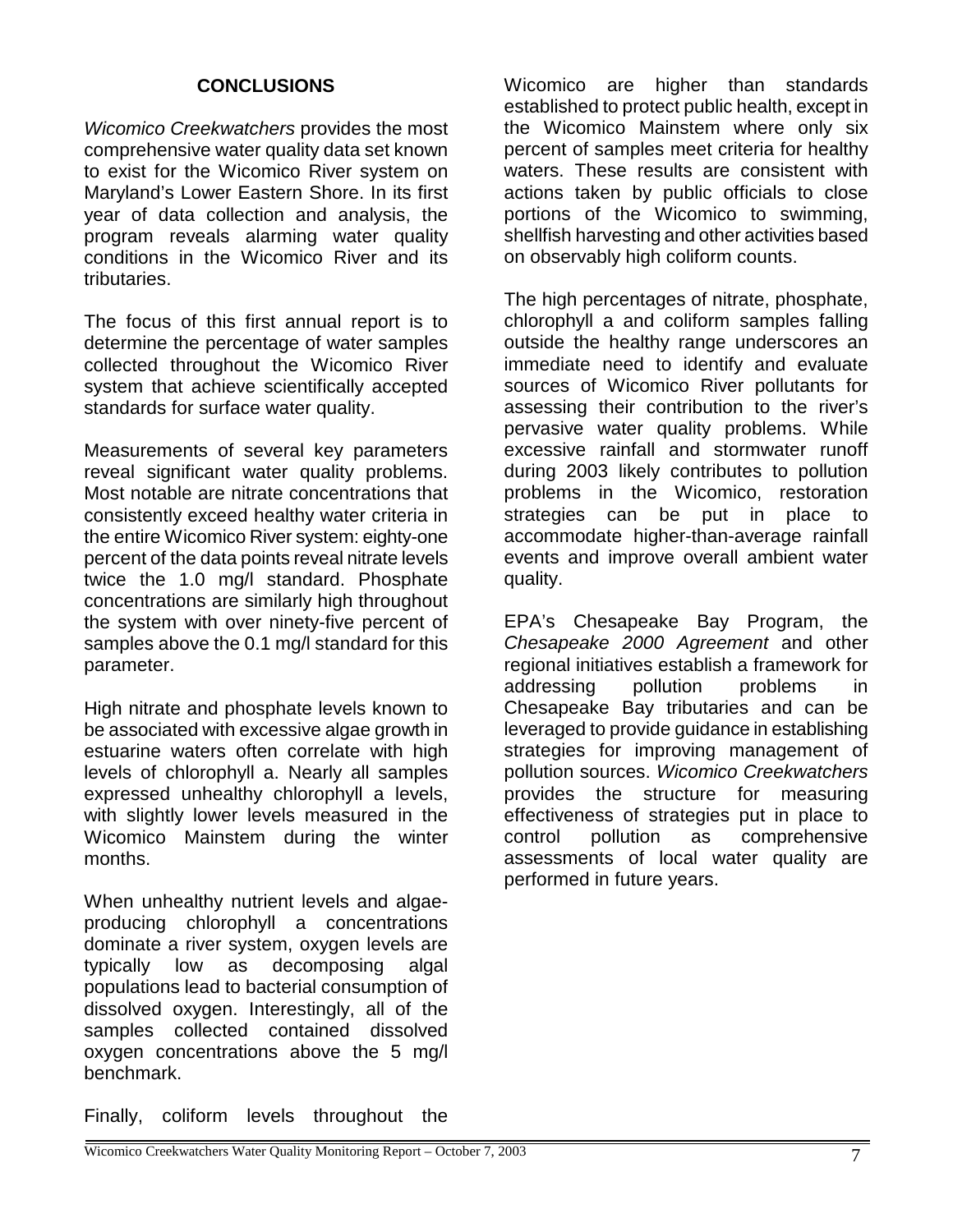#### **Appendix 1: Distribution List**

City of Salisbury Building, Housing and Zoning Department City of Salisbury City Council City of Salisbury Office of the Mayor City of Salisbury Public Works Department Congressman Wayne Gilchrest Delegate Bennett Bozman Delegate D. page Elmore Delegate Norman H. Conway Delmarva Poultry Industry Delmarva Water Transport Committee Friend of the Nanticoke Great Salisbury Committee Lower Eastern Shore Tributary Team Lower Shore Land Trust Maryland Department of Agriculture Maryland Department of the Environment Maryland Department of Natural Resources Maryland Department of Planning Nanticoke Watershed Alliance Nanticoke Watershed Preservation Group Pemberton Historical Park Salisbury Area Chamber of Commerce Salisbury University Biology Department Salisbury-Wicomico Economic Development, Inc. Salisbury Zoo Senator J. Lowell Stoltzfus Somerset Board of County Commissioners Somerset County Department of Solid Waste and Drainage Somerset County Division of Planning and Zoning Somerset County Economic Development Commission Somerset County Health Department, Environmental Health Somerset County Planning Commission Somerset County Public Library Somerset County Department of Tourism The Nature Conservancy Nanticoke Field Office Tri-County League of Women Voters Ward Wildfowl Museum of Art Wicomico County Council Wicomico County Department of Planning, Zoning and Community Development Wicomico County Department of Public Works Wicomico County Department of Parks, Recreation and Tourism Wicomico County Farm Bureau Wicomico County Free Library Wicomico County Health Department, Environmental Health Division Wicomico County Planning Commission Wicomico Environmental Trust University of Maryland Center for Environmental Science University of Maryland Cooperative Extension Wicomico County Urban Salisbury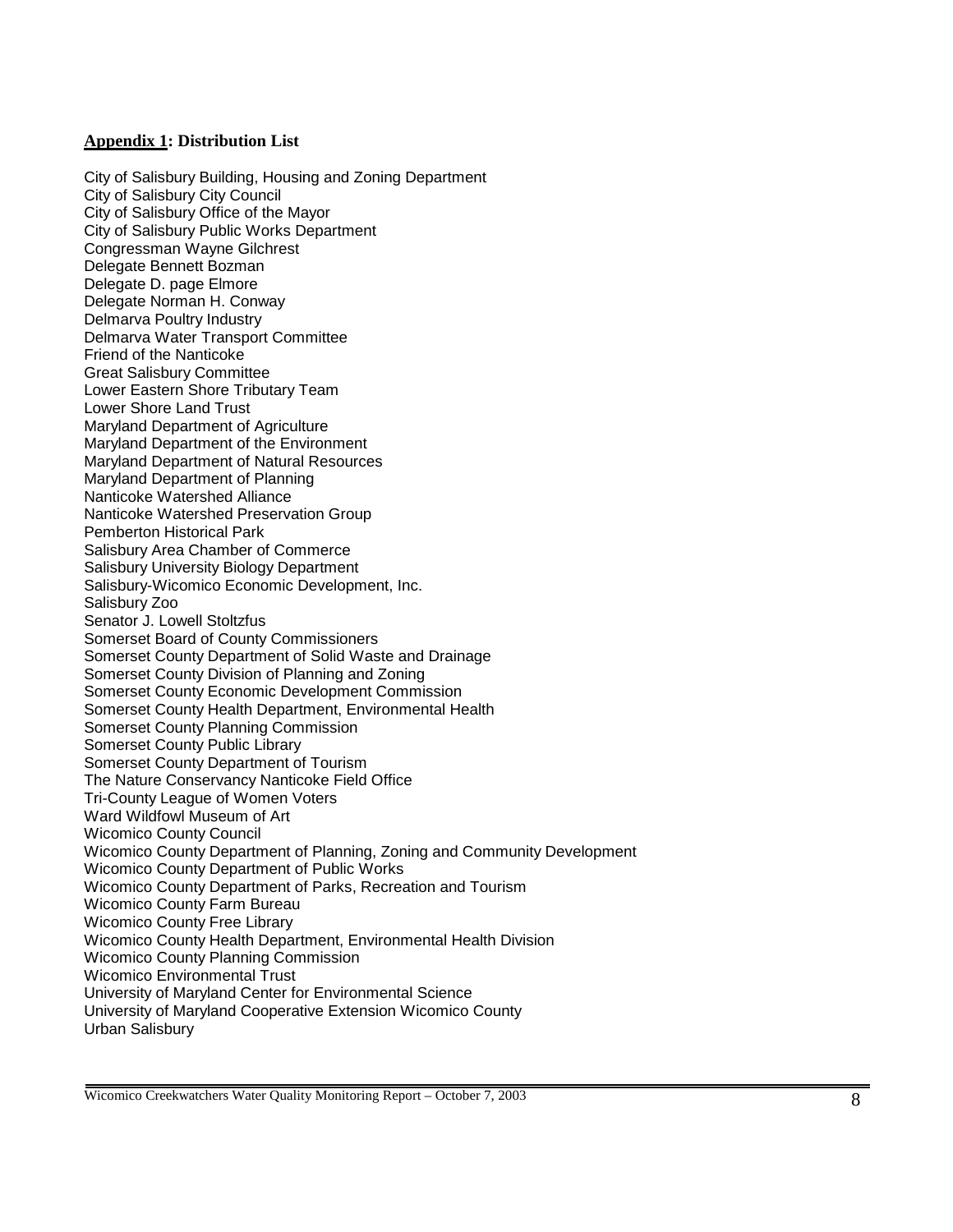# **Appendix 2: Sampling Site Description**

| <b>Site Number</b>         | <b>Site Name</b>            | <b>Site Location</b><br>(Lat./Long.) | <b>Number of Data Points</b> |
|----------------------------|-----------------------------|--------------------------------------|------------------------------|
|                            |                             |                                      |                              |
| <b>Wicomico Headwaters</b> |                             |                                      |                              |
| $\mathbf{1}$               | North Johnson               | N38 <sup>0</sup> 23, 18.7'           | 105                          |
|                            |                             | W75 <sup>0</sup> 35. 32.1'           |                              |
| $\overline{2}$             | <b>TV Station</b>           | N38 <sup>0</sup> 23.025'             | 91                           |
|                            |                             | W75 <sup>0</sup> 34.935'             |                              |
| $\overline{3}$             | South Johnson               | N38 <sup>0</sup> 22.772'             | 139                          |
|                            |                             | $W75^0$ 35.856'                      |                              |
| $\overline{4}$             | Port Exchange               | $N38^{0}$ 21, 874'                   | 146                          |
|                            |                             | W75 <sup>0</sup> 36.382              |                              |
| 5                          | Parker Pond                 | N38 <sup>0</sup> 20, 750'            | 118                          |
|                            |                             | W75 <sup>0</sup> 32.832'             |                              |
| 6                          | <b>Schumaker Pond East</b>  | N38 <sup>0</sup> 20. 946'            | 118                          |
|                            |                             | W75 <sup>0</sup> 33.795'             |                              |
| $7\phantom{.0}$            | <b>Schumaker Pond</b>       | N38 <sup>0</sup> 21.106'             | 104                          |
|                            |                             | $W75^0$ 34.207'                      |                              |
| 8                          | <b>East Branch Downtown</b> | N38 <sup>0</sup> 21.741'             | 97                           |
|                            |                             | W75 <sup>0</sup> 35.067'             |                              |
| 9                          | Mitchell Pond West          | $N38^0$ 21, 53.4'                    | 105                          |
|                            |                             | W75 <sup>0</sup> 36.46.9'            |                              |
| 10                         | Mitchell Pond               | N38 <sup>0</sup> 22, 218'            | 77                           |
|                            |                             | W75 <sup>0</sup> 37.171'             |                              |
| 11                         | Landfill                    | N38 <sup>0</sup> 23, 101'            | 111                          |
|                            |                             | W75 <sup>0</sup> 38.039'             |                              |
|                            |                             |                                      |                              |
| <b>Tonytank Creek</b>      |                             |                                      |                              |
| 12                         | Coulbourne Mill Pond        | $N38^0$ 19, 44.8'                    | 125                          |
|                            |                             | $W75^0$ 35. 32.8'                    |                              |
| 13                         | <b>Fruitland North</b>      | $N38^0$                              | 119                          |
|                            |                             | $W75^0$                              |                              |
| 14 (control)               | <b>Fruitland South</b>      | N38 <sup>0</sup> 19.00.0             | 140                          |
|                            |                             | $W75^0$ 35. 59.2'                    |                              |
| 15                         | Tony Tank Lake              | N38 <sup>0</sup> 20. 265'            | 153                          |
|                            |                             | W75 <sup>0</sup> 36.869'             |                              |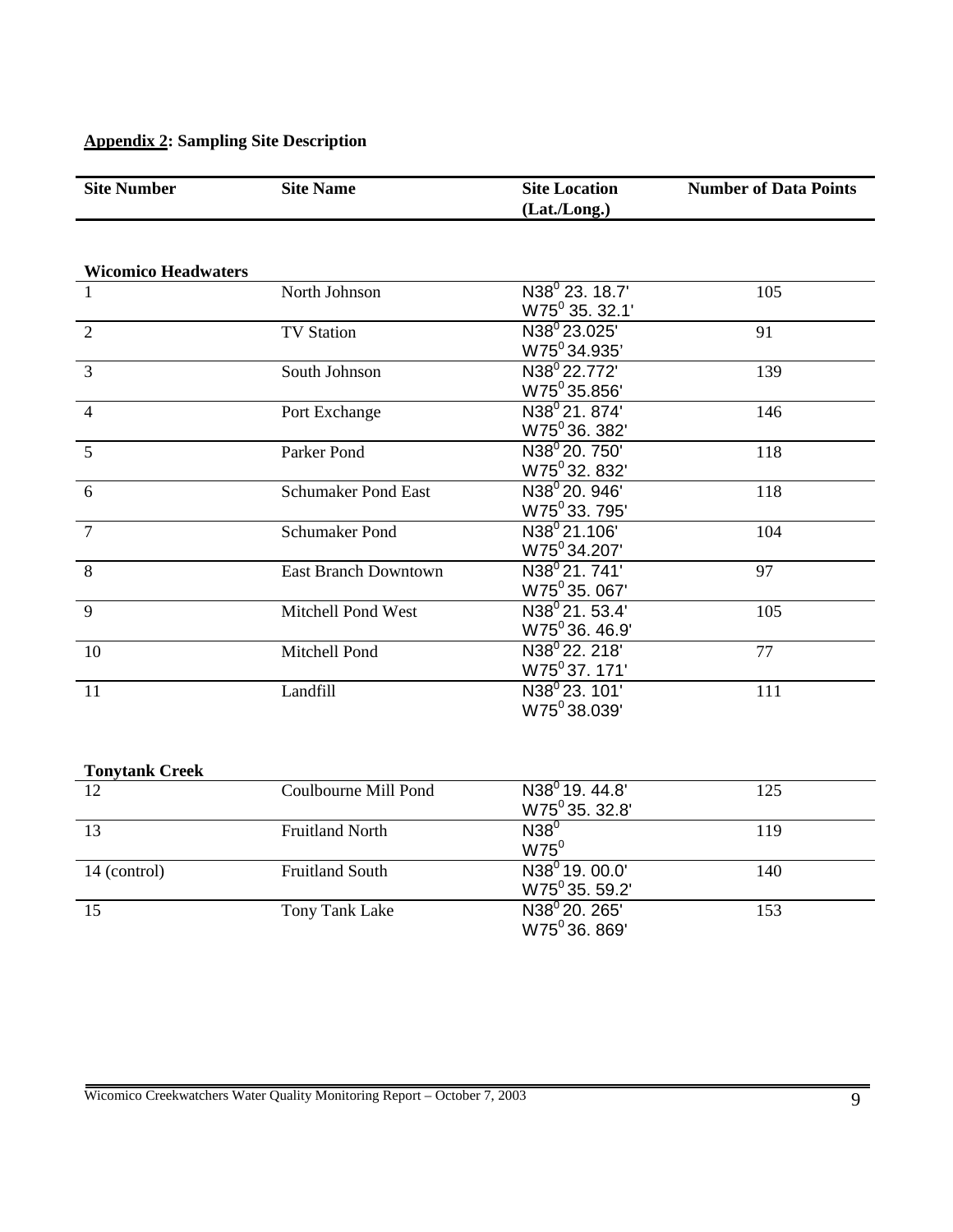| <b>Wicomico Creek</b>    |                     |                           |     |
|--------------------------|---------------------|---------------------------|-----|
| 16                       | Allen Pond          | N38 <sup>0</sup> 17.00.0' | 56  |
|                          |                     | $W75^041.28.2'$           |     |
| 17                       | Wikander's          | N38 <sup>0</sup> 16.87'   | 111 |
|                          |                     | W75 <sup>0</sup> 43. 719' |     |
| 18                       | Wicomico Yacht Club | $N38^0$                   | 126 |
|                          |                     | $W75^0$                   |     |
|                          |                     |                           |     |
|                          |                     |                           |     |
| <b>Wicomico Mainstem</b> |                     |                           |     |

| 19 | <b>City East Side</b> | $\overline{N38^0 21.015}$  | 174 |
|----|-----------------------|----------------------------|-----|
|    |                       | W75 <sup>0</sup> 37, 133'  |     |
| 20 | Shad Point            | N38 <sup>0</sup> 20, 285'  | 139 |
|    |                       | W75 <sup>0</sup> 37.481'   |     |
| 21 | Nithsdale             | N38 <sup>0</sup> 20, 480'  | 118 |
|    |                       | W75 <sup>0</sup> 40, 470'  |     |
| 22 | Green Hill            | N38 <sup>0</sup> 19, 835'  | 146 |
|    |                       | W75 <sup>0</sup> 44.166'   |     |
| 23 | Geipe                 | $N38^0$ 18, 02.4'          | 146 |
|    |                       | $W75^{\circ}$ 45, 31.5'    |     |
| 24 | <b>Mount Vernon</b>   | N38 <sup>0</sup> 14, 945'  | 118 |
|    |                       | W75 <sup>0</sup> 49.886'   |     |
| 25 | <b>Shiles Creek</b>   | N38 <sup>0</sup> 16, 286'  | 160 |
|    |                       | W75 <sup>0</sup> 48.788'   |     |
| 26 | Rockawalkin           | N38 <sup>0</sup> 20. 520'  | 98  |
|    |                       | W75 <sup>0</sup> 40.811'   |     |
| 27 | River Wharf           | $\overline{N38^0}$ 21.540' | 97  |
|    |                       | W75 <sup>0</sup> 36.150'   |     |
| 28 | Whitehaven            | N38 <sup>0</sup> 16, 095'  | 160 |
|    |                       | $W75^{\circ}$ 47, 411'     |     |
|    |                       |                            |     |

| 1 W . | ാല |
|-------|----|
|       |    |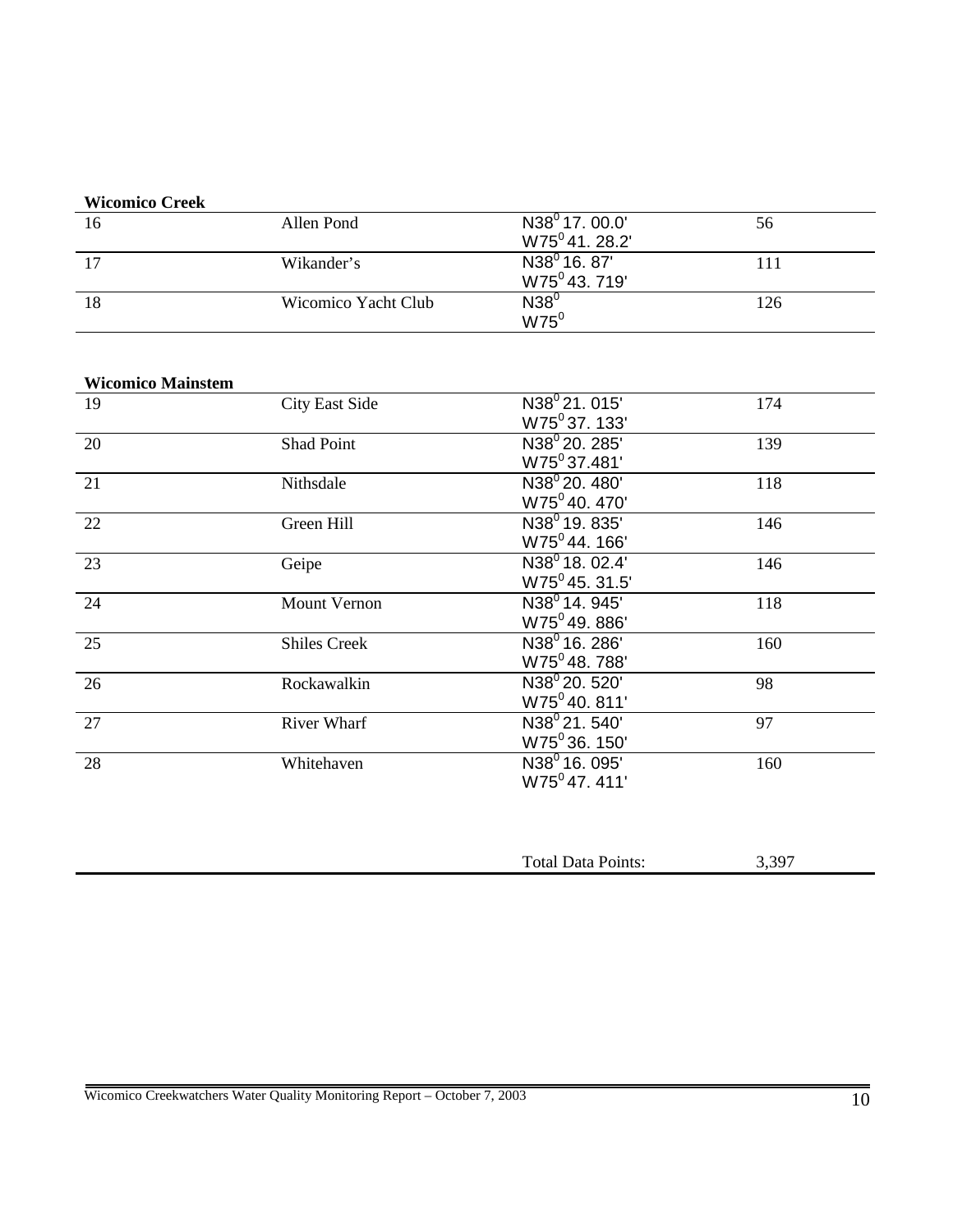# **Appendix 3: Site Location Map**



Wicomico Creekwatchers Water Quality Monitoring Report – October 7, 2003 11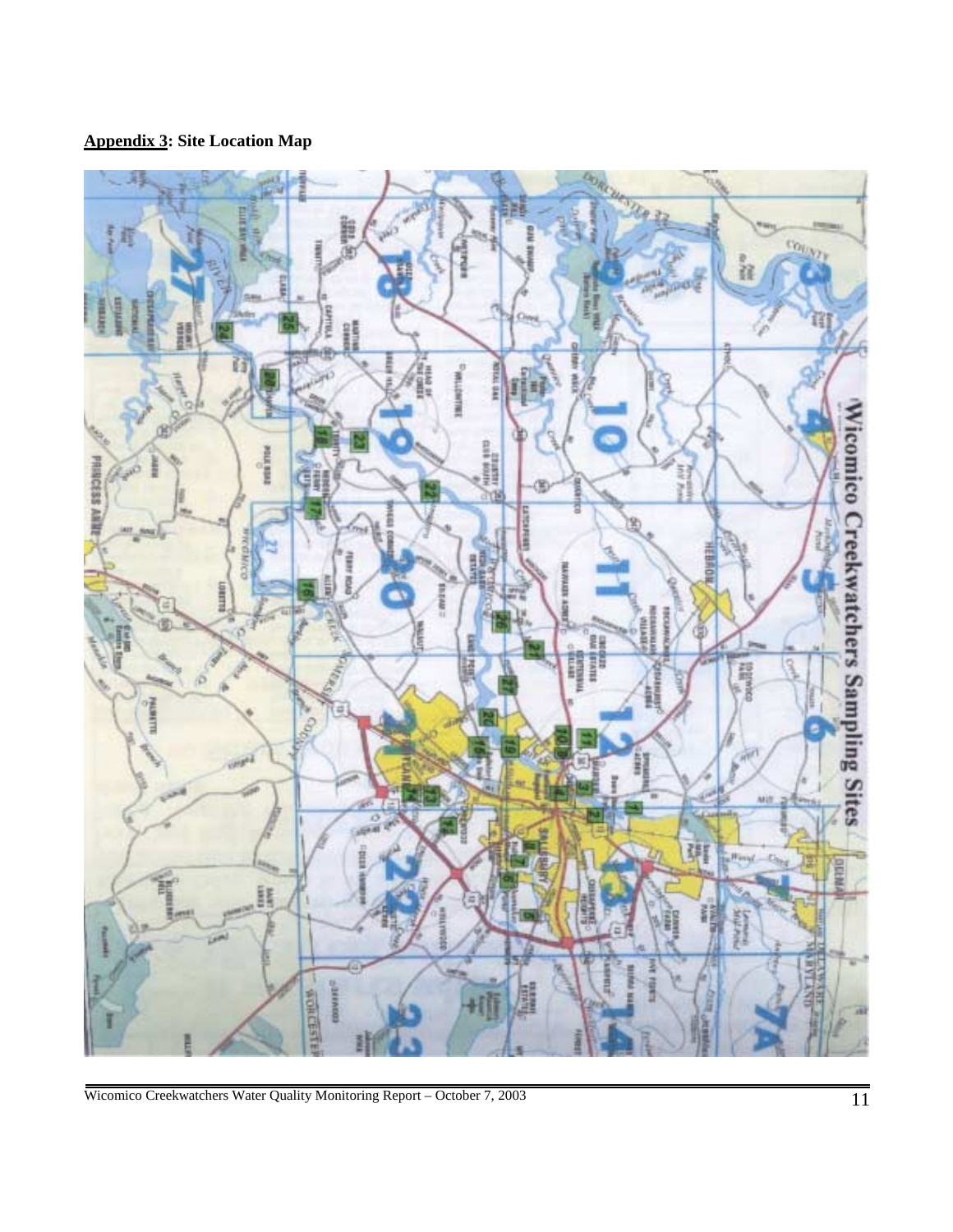**Appendix 4: Data Sheet** 

#### **Wicomico Creekwatchers**

*Water Quality Sampling Data Sheet* 

|                         | Site Number ______<br>Date: ______                                                                                                                                                                                                  | Time:                                        |
|-------------------------|-------------------------------------------------------------------------------------------------------------------------------------------------------------------------------------------------------------------------------------|----------------------------------------------|
|                         | <b>Observers</b> and the contract of the contract of the contract of the contract of the contract of the contract of the contract of the contract of the contract of the contract of the contract of the contract of the contract o |                                              |
| <b>Tide</b>             |                                                                                                                                                                                                                                     | <b>Water Surface</b>                         |
| $\mathbf 1$             | High                                                                                                                                                                                                                                | Calm<br>$\mathbf 1$                          |
| $\overline{2}$          | <b>Middle Falling</b>                                                                                                                                                                                                               | $2^{\circ}$<br><b>Ripples</b>                |
| $\mathbf{3}$            | Low                                                                                                                                                                                                                                 | <b>Choppy</b><br>$3^{\circ}$                 |
| $\overline{\mathbf{4}}$ | <b>Middle Flooding</b>                                                                                                                                                                                                              | $\overline{\mathbf{4}}$<br><b>Heavy Chop</b> |
| Weather                 |                                                                                                                                                                                                                                     | <b>Rainfall in Previous 48 Hours</b>         |
| $\mathbf 1$             | <b>Clear</b>                                                                                                                                                                                                                        | <b>None</b><br>$\mathbf 1$                   |
| $\mathbf{2}$            | <b>Partly Cloudy</b>                                                                                                                                                                                                                | 2 <sup>1</sup><br><b>Trace</b>               |
| $\mathbf{3}$            | <b>Overcast</b>                                                                                                                                                                                                                     | 3 <sup>7</sup><br>Light                      |
| $\overline{\mathbf{4}}$ | <b>Light Rain</b>                                                                                                                                                                                                                   | <b>Moderate</b><br>$\overline{\mathbf{4}}$   |
| $\overline{\mathbf{5}}$ | Rain                                                                                                                                                                                                                                | $5\overline{)}$<br><b>Heavy</b>              |
| $\bf 6$                 | <b>Heavy Rain</b>                                                                                                                                                                                                                   | <b>Monsoon</b><br>6                          |
| $\overline{7}$          | Fog                                                                                                                                                                                                                                 |                                              |
| 8                       | <b>Snow</b>                                                                                                                                                                                                                         | Air Temperature ________                     |
| <b>Wind</b>             |                                                                                                                                                                                                                                     | Water Temperature ____________               |
| $\mathbf 1$             | <b>Still</b>                                                                                                                                                                                                                        | Secchi Disk Depth ______                     |
| $\mathbf{2}$            | <b>Light Wind</b>                                                                                                                                                                                                                   |                                              |
| $\overline{\mathbf{3}}$ | <b>Medium Wind</b>                                                                                                                                                                                                                  | <b>Bottomed Out</b>                          |
| 4                       | <b>Heavy Wind</b>                                                                                                                                                                                                                   |                                              |
|                         |                                                                                                                                                                                                                                     | 1<br><b>No</b>                               |
|                         | <b>Wind Direction</b>                                                                                                                                                                                                               | 2 <sup>1</sup><br><b>Yes</b>                 |
| $\mathbf 1$             | N                                                                                                                                                                                                                                   | Water Sample Bottle Number                   |
| $\overline{\mathbf{2}}$ | <b>NE</b>                                                                                                                                                                                                                           |                                              |
| 3                       | E.                                                                                                                                                                                                                                  | Observations: ________________________       |
| $\overline{\mathbf{4}}$ | <b>SE</b>                                                                                                                                                                                                                           |                                              |
| $5\phantom{1}$          | S                                                                                                                                                                                                                                   |                                              |
| $6\phantom{1}$          | <b>SW</b>                                                                                                                                                                                                                           |                                              |
| $\overline{7}$          | W                                                                                                                                                                                                                                   |                                              |
| 8                       | <b>NW</b>                                                                                                                                                                                                                           |                                              |
|                         |                                                                                                                                                                                                                                     |                                              |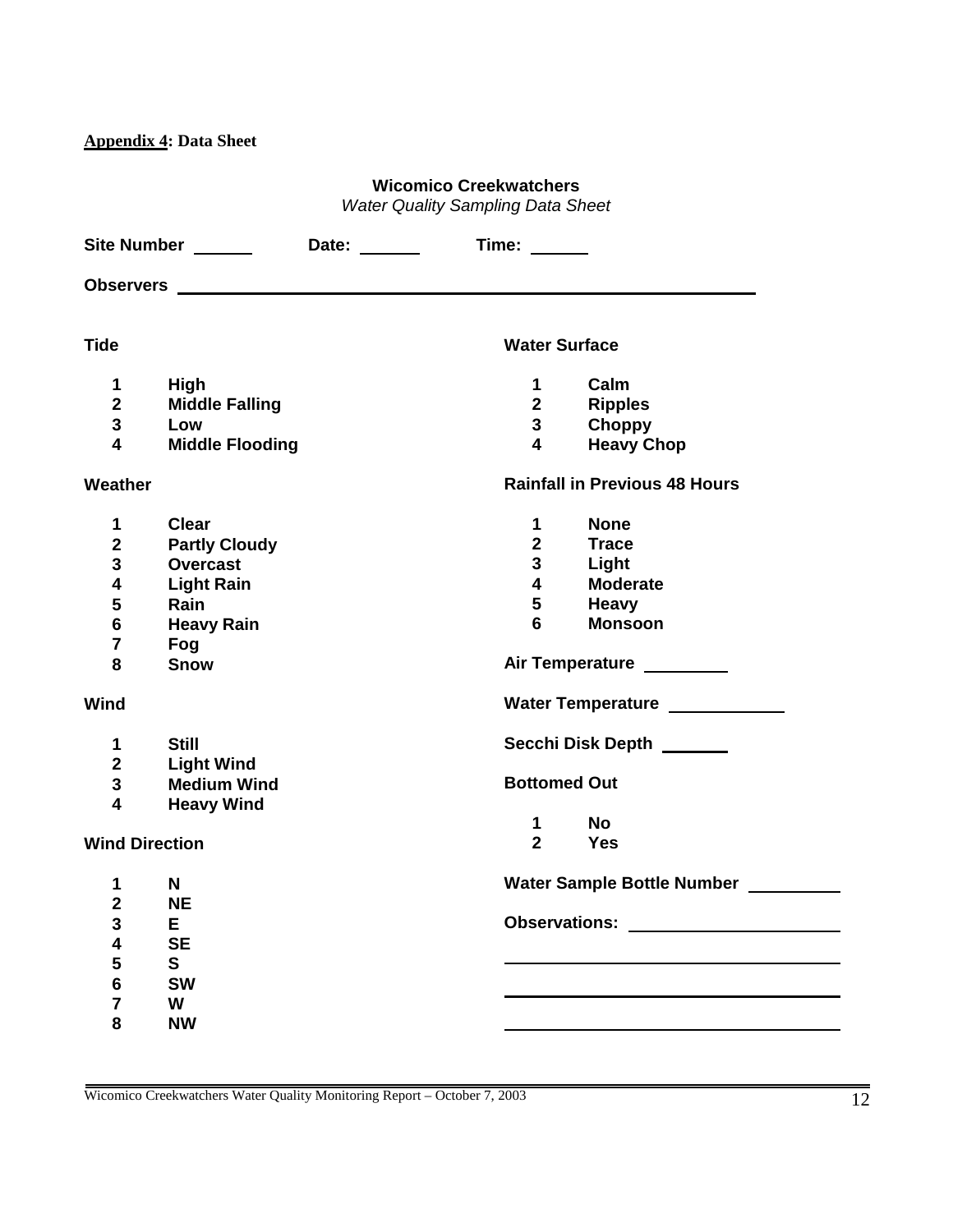#### **Appendix 5: Sampling Instructions**

#### **Wicomico Creekwatchers**

*Sampling Instructions* 

- **1. At your sampling site, use the Water Quality Sampling Data Sheet to record the following:** 
	- ! **Site Number**
	- ! **Date**
	- ! **Time**
	- ! **Observers**
	- ! **Tide Conditions**
- ! **Weather Conditions**
- ! **Wind Conditions**
- **Wind Direction**
- ! **Water Surface Conditions**
- ! **Rainfall in Previous 48 Hours**
- **2. Air Temperature: Use the thermometer to measure the air temperature and record it on the data sheet.**
- **3. Water Temperature: Use the thermometer to measure the water temperature and record it on the data sheet. Insert the thermometer just under the water's surface, wait one minute before removing and record the measurement.**
- **4. Secchi Disk Depth: Use the secchi disc to measure water clarity. Lower the disc into the water until you can no longer see it. Look away for a moment, then slowly raise the disc to the point where it just becomes visible. Note the mark on the rope closest to the water's surface. Marks are at 3-inch intervals. Record the secchi disk depth in feet and inches on the data sheet.**

**If the disc hits river bottom during lowering and you can still see it, record the secchi disc depth and circle "2 Yes" under "Bottomed Out" on the data sheet. Otherwise circle "1 No."** 

**5. Water Samples: On the data sheet, record the number located on the water sample bottle. Submerge the bottle 3 inches below the water's surface, top end up, until it fills. Remove the bottle from the river and insert the stopper. IF ANY AIR BUBBLES ARE PRESENT AFTER INSERTING THE STOPPER, EMPTY THE BOTTLE AND REPEAT THE PROCEDURE.** 

**After collecting the water sample, bring it and the completed data sheet to CBF's Salisbury Office as soon as possible. Use a cooler or refrigerator to keep water samples cool during transport or short-term storage. When you arrive at CBF, exchange your water sample bottle and data sheet with new ones.** 

**6. Observations: Note anything you think might be of interest to those compiling and analyzing the data you have collected.**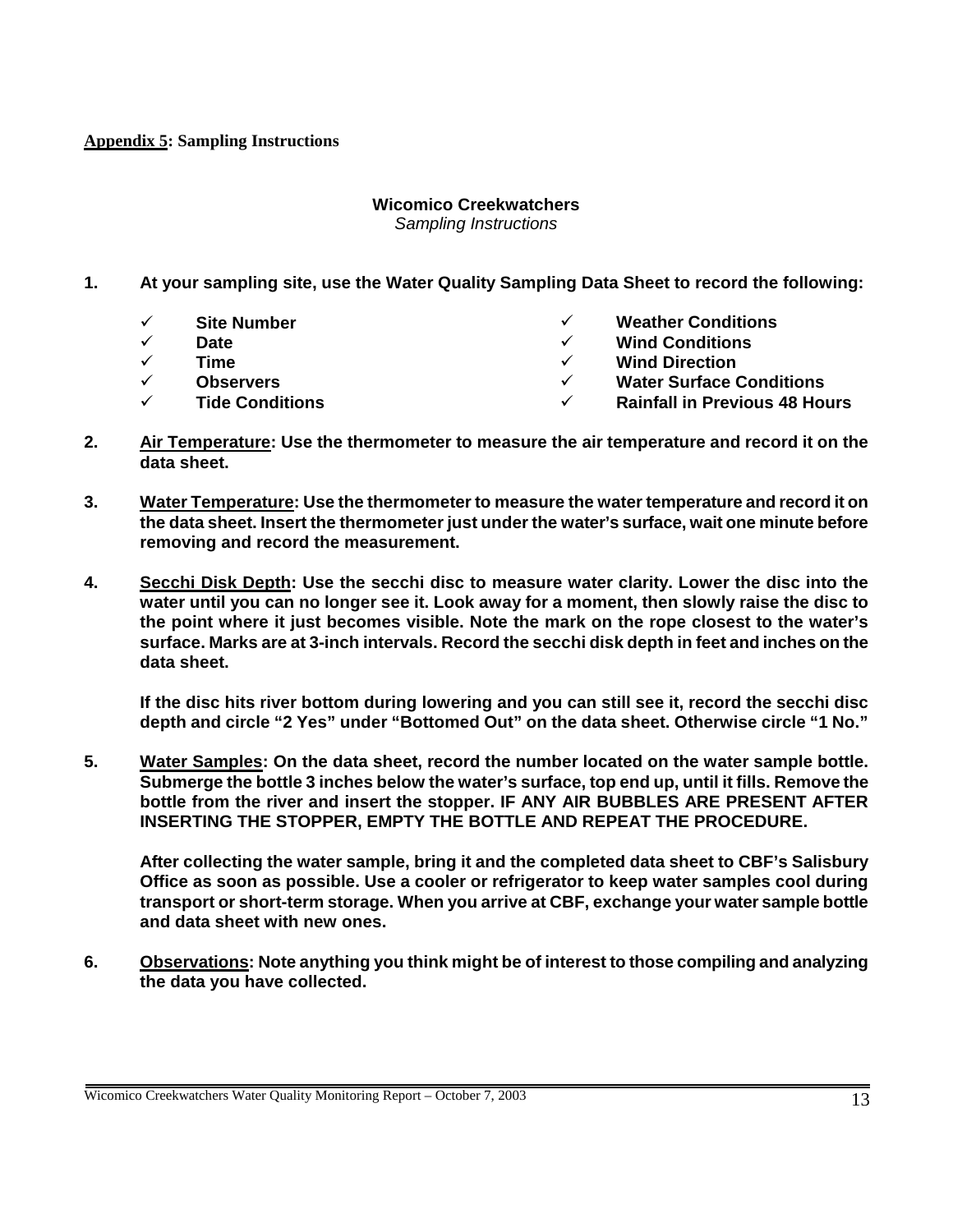|                |      |      |      |      |      |                |                |      |      |      |      | Site Sept Oct Nov Dec Jan Feb Mar Apr May June July August |
|----------------|------|------|------|------|------|----------------|----------------|------|------|------|------|------------------------------------------------------------|
| 1              | 7.27 | 6.71 | 6.55 |      |      |                | 6.72 6.74 6.52 | 6.85 |      |      | 6.60 |                                                            |
| $\mathbf 2$    | 8.00 | 6.82 | 6.67 | 6.59 |      | 7.21           |                | 6.57 | 6.71 | 6.80 | 6.77 | 8.00                                                       |
| 3              | 7.51 | 6.69 | 6.73 | 6.65 | 6.88 | 6.80           | 6.53 6.81      |      | 6.90 | 6.91 | 6.61 | 6.70                                                       |
| 4              | 6.80 | 6.64 | 6.66 | 6.58 | 7.63 | 6.53           | 6.68           | 6.73 | 6.74 | 7.86 | 6.84 | 6.80                                                       |
| 5              | 9.14 | 6.83 | 6.68 | 6.60 | 6.73 | 6.92           | 6.79           | 6.68 | 6.66 | 6.82 |      |                                                            |
| 6              | 8.13 |      | 6.85 | 6.39 | 6.92 | 6.93           |                | 6.61 | 6.89 | 6.86 | 6.70 |                                                            |
| $\overline{7}$ | 8.16 | 6.71 | 6.75 | 6.47 | 6.64 | 6.83           | 6.83           | 6.76 | 6.63 | 6.94 |      | 6.76                                                       |
| 8              |      | 6.56 | 6.65 | 6.51 | 6.56 | 6.60           | 6.47           | 6.82 |      | 6.81 |      |                                                            |
| 9              |      |      | 6.63 | 6.51 | 6.73 | 6.65           | 6.70           | 6.68 | 6.40 | 6.90 |      | 6.80                                                       |
| 10             | 6.75 | 6.77 | 6.71 | 6.44 | 6.89 | 6.86           | 6.91           | 7.02 |      |      | 7.00 |                                                            |
| 11             | 6.50 | 6.75 | 6.27 | 6.73 |      | 7.10           | 6.71           | 6.59 | 6.81 | 7.03 | 6.80 | 6.82                                                       |
| 12             | 8.50 | 6.87 | 6.33 | 6.58 |      | 6.57           | 6.80           | 6.70 | 6.57 | 7.81 | 6.59 | 6.80                                                       |
| 13             | 7.88 | 6.84 | 6.64 | 6.64 | 6.95 | 6.81           | 6.45           | 6.67 | 6.62 |      | 6.80 |                                                            |
| 14             | 7.70 | 6.77 | 6.78 | 6.63 | 6.75 | 6.79           | 6.70           | 6.82 | 6.33 | 7.11 | 6.81 |                                                            |
| 15             | 6.76 | 6.59 | 6.73 | 6.60 | 6.91 | 6.57           | 6.57           | 6.59 | 6.53 | 6.96 | 6.76 | 6.83                                                       |
| 16             |      |      | 6.77 | 6.40 | 6.48 | 6.68           | 6.49           | 6.81 | 6.82 |      |      |                                                            |
| 17             | 6.71 | 6.81 | 6.86 | 6.54 | 6.52 | 6.53           | 6.73           | 6.53 | 6.68 | 7.05 | 7.00 |                                                            |
| 18             | 6.68 | 6.72 | 6.85 | 6.69 | 6.72 | 6.48           | 6.74           | 6.54 | 6.52 | 6.60 | 6.80 | 6.67                                                       |
| 19             | 6.92 | 6.75 | 6.71 | 6.60 | 6.84 | 6.90           | 6.73           | 6.96 | 6.64 | 6.77 | 6.68 | 6.86                                                       |
| 20             | 6.87 | 6.65 | 6.77 | 6.58 | 6.88 | 6.66           | 6.86           | 6.70 | 6.65 | 6.70 | 6.65 | 6.90                                                       |
| 21             | 6.50 |      | 6.75 | 6.58 | 6.74 | 6.78           | 6.65           | 6.69 | 6.60 | 6.79 | 6.83 |                                                            |
| 22             | 6.75 | 6.58 | 6.66 | 6.70 | 6.69 | 6.89           | 6.91           | 6.81 | 6.59 | 6.93 | 6.46 | 6.74                                                       |
| 23             |      | 6.82 | 6.66 | 6.65 | 6.82 | 6.84           | 6.60           | 6.60 | 6.79 | 6.64 | 6.75 | 6.80                                                       |
| 24             | 6.83 | 6.78 | 6.71 | 6.88 | 6.80 | 6.82           | 6.84           | 6.75 | 7.04 | 6.81 |      | 6.70                                                       |
| 25             | 6.86 | 6.81 | 6.77 | 6.76 | 6.79 | 6.73           | 6.78           | 6.82 | 6.94 | 6.92 | 6.66 | 6.85                                                       |
| 26             | 6.79 | 6.67 | 6.82 | 6.85 | 6.68 | 6.81           |                | 6.41 | 6.72 | 6.50 | 6.70 |                                                            |
| 27             | 7.08 | 6.72 | 6.68 | 6.69 | 6.92 |                | 6.83           | 6.55 | 6.83 | 6.83 |      |                                                            |
| 28             | 6.99 | 6.68 | 6.78 | 6.91 |      | 6.82 6.88 6.91 |                | 6.83 | 7.02 | 6.76 | 6.79 | 6.91                                                       |

### **Appendix 6: Wicomico Mean Value for pH September 2002-August 2003**

Note: Blanks represent no data reported at site that month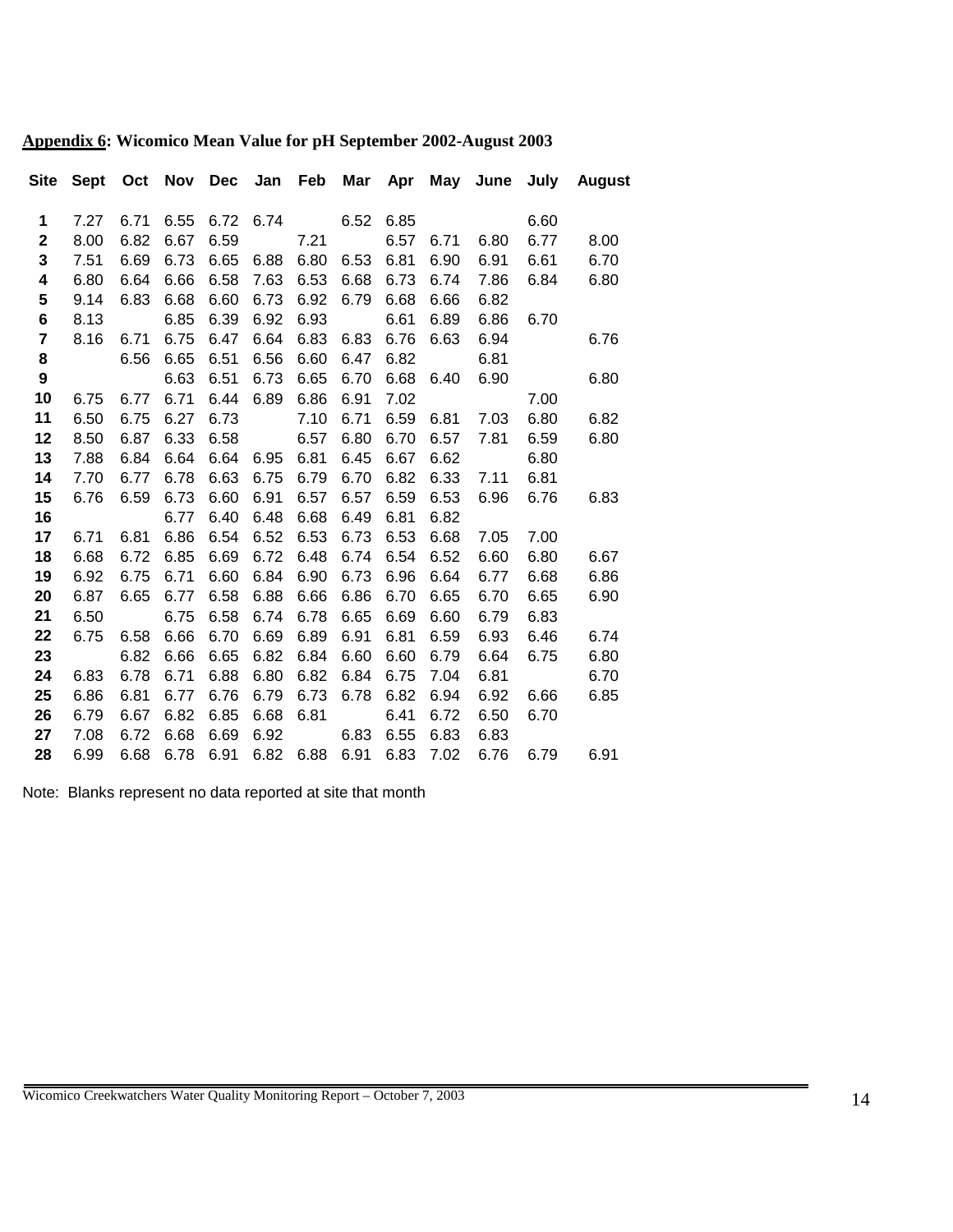

#### **Wicomico Mainstem Mean Value of pH Sept 02-Aug03**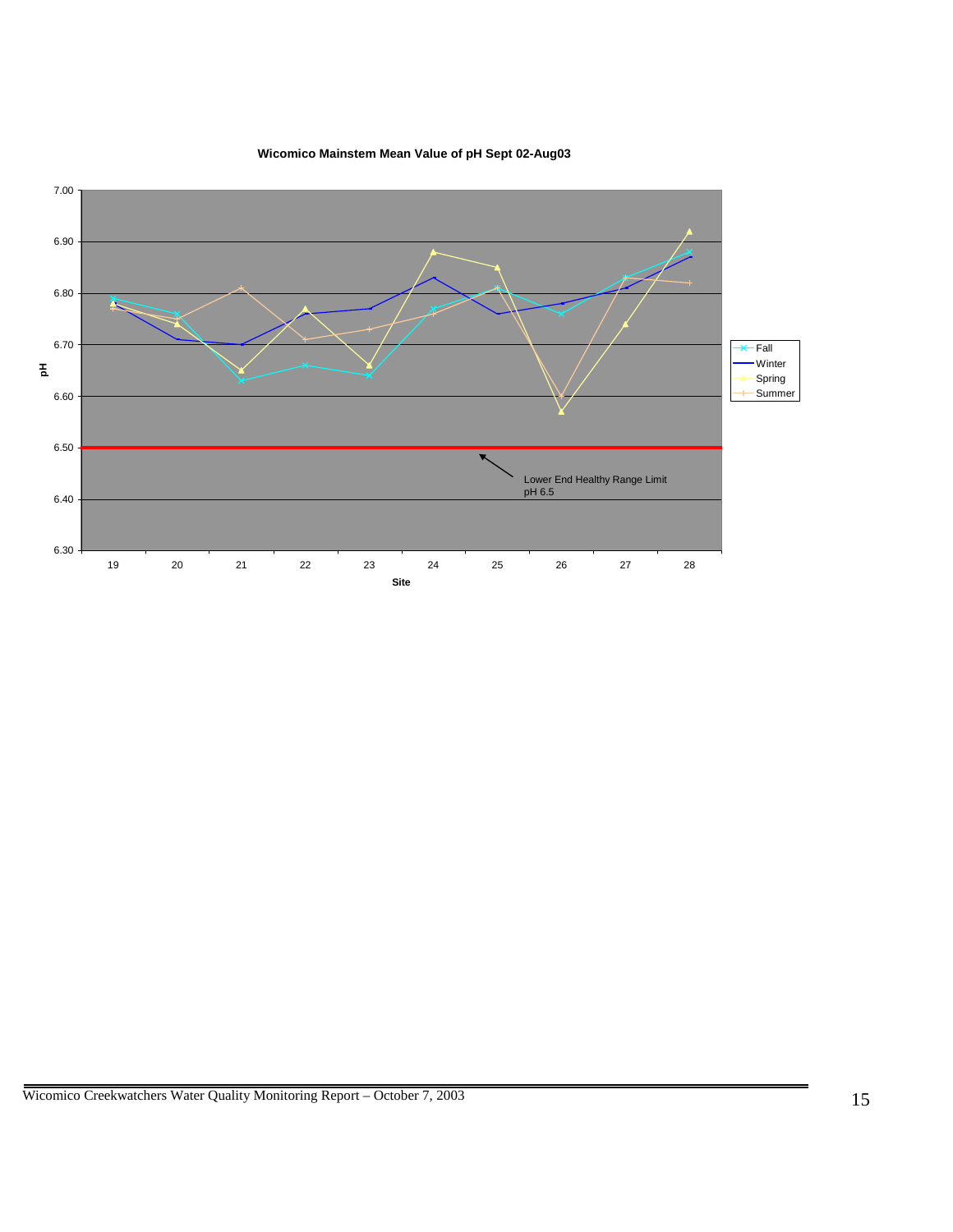

#### **Tony Tank Creek Mean Value for pH Sept 02-Aug 03**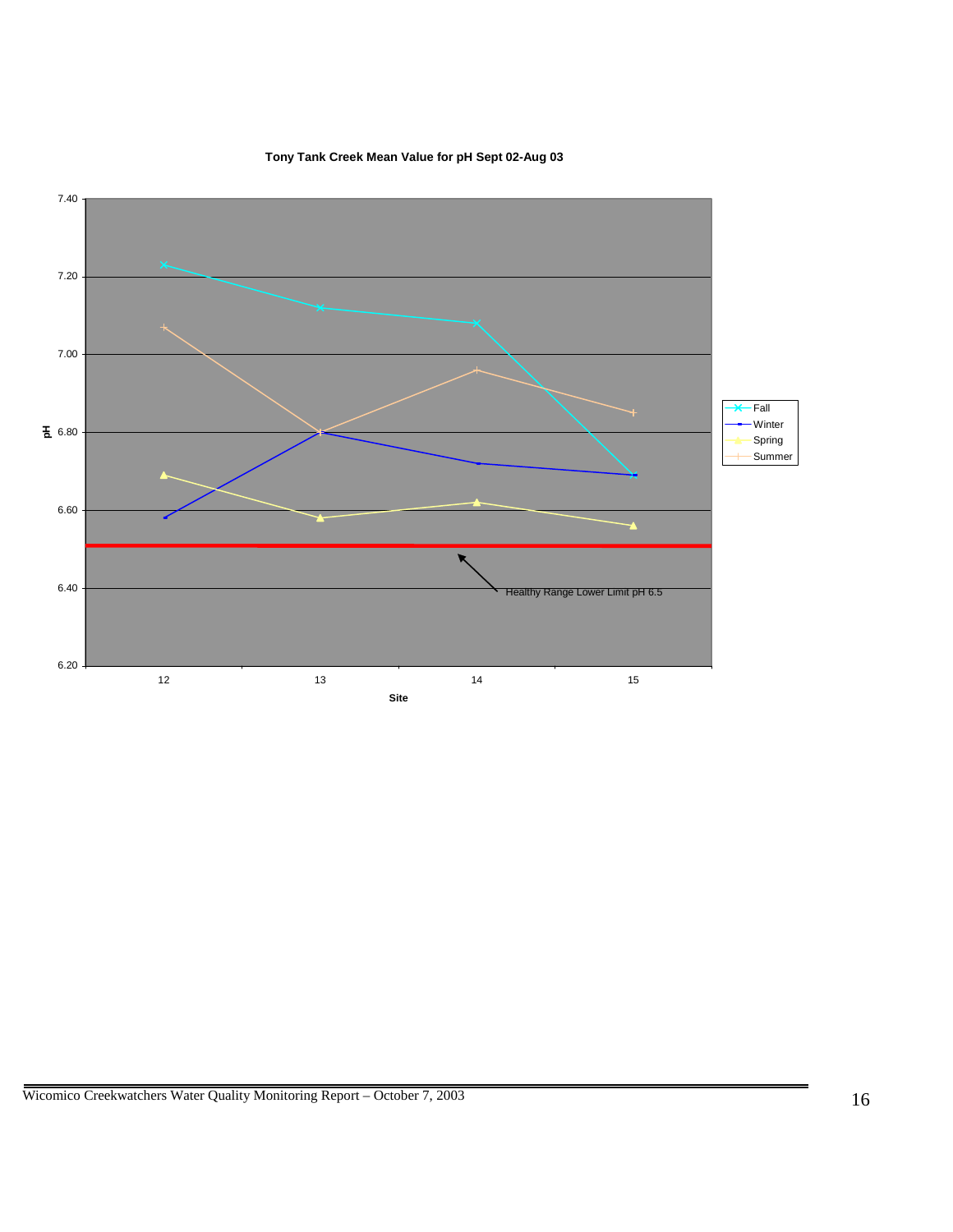

**Wicomico Creek Mean Value for pH Sept 02-Aug 03**

**Wicomico Mainstem Mean Value for pH September 2002-August 2003** 

|           |      |      |                                    |      |                          |      |      |      |                |      |      |      |      |      | Site Sept Oct Nov Fall Dec Jan Feb Winter Mar Apr May Spring June July August Summer |
|-----------|------|------|------------------------------------|------|--------------------------|------|------|------|----------------|------|------|------|------|------|--------------------------------------------------------------------------------------|
| 19        |      |      | 6.92 6.75 6.71 6.79 6.60 6.84 6.90 |      |                          |      | 6.78 |      | 6.73 6.96 6.64 |      | 6.78 | 6.77 | 6.68 | 6.86 | 6.77                                                                                 |
| <b>20</b> | 6.87 |      | 6.65 6.77 6.76 6.58 6.88 6.66      |      |                          |      | 6.71 |      | 6.86 6.70 6.65 |      | 6.74 | 6.70 | 6.65 | 6.90 | 6.75                                                                                 |
| 21        | 6.50 |      |                                    |      | 6.75 6.63 6.58 6.74 6.78 |      | 6.70 |      | 6.65 6.69      | 6.60 | 6.65 | 6.79 | 6.83 |      | 6.81                                                                                 |
| 22        |      |      | 6.75 6.58 6.66 6.66 6.70 6.69 6.89 |      |                          |      | 6.76 | 6.91 | 6.81           | 6.59 | 6.77 | 6.93 | 6.46 | 6.74 | 6.71                                                                                 |
| -23       |      |      | 6.82 6.66 6.64 6.65 6.82 6.84      |      |                          |      | 6.77 | 6.60 | 6.60 6.79      |      | 6.66 | 6.64 | 6.75 | 6.80 | 6.73                                                                                 |
| 24        | 6.83 |      | 6.78 6.71 6.77 6.88 6.80           |      |                          | 6.82 | 6.83 |      | 6.84 6.75 7.04 |      | 6.88 | 6.81 |      | 6.70 | 6.76                                                                                 |
| -25       | 6.86 |      | 6.81 6.77 6.81 6.76                |      | 6.79                     | 6.73 | 6.76 |      | 6.78 6.82 6.94 |      | 6.85 | 6.92 | 6.66 | 6.85 | 6.81                                                                                 |
| 26        | 6.79 | 6.67 |                                    |      | 6.82 6.76 6.85 6.68 6.81 |      | 6.78 |      | 6.41           | 6.72 | 6.57 | 6.50 | 6.70 |      | 6.60                                                                                 |
| 27        | 7.08 |      | 6.72 6.68 6.83 6.69 6.92           |      |                          |      | 6.81 | 6.83 | 6.55           | 6.83 | 6.74 | 6.83 |      |      | 6.83                                                                                 |
| 28        | 6.99 |      | 6.68 6.78 6.88                     | 6.91 | 6.82 6.88                |      | 6.87 | 6.91 | 6.83 7.02      |      | 6.92 | 6.76 | 6.79 | 6.91 | 6.82                                                                                 |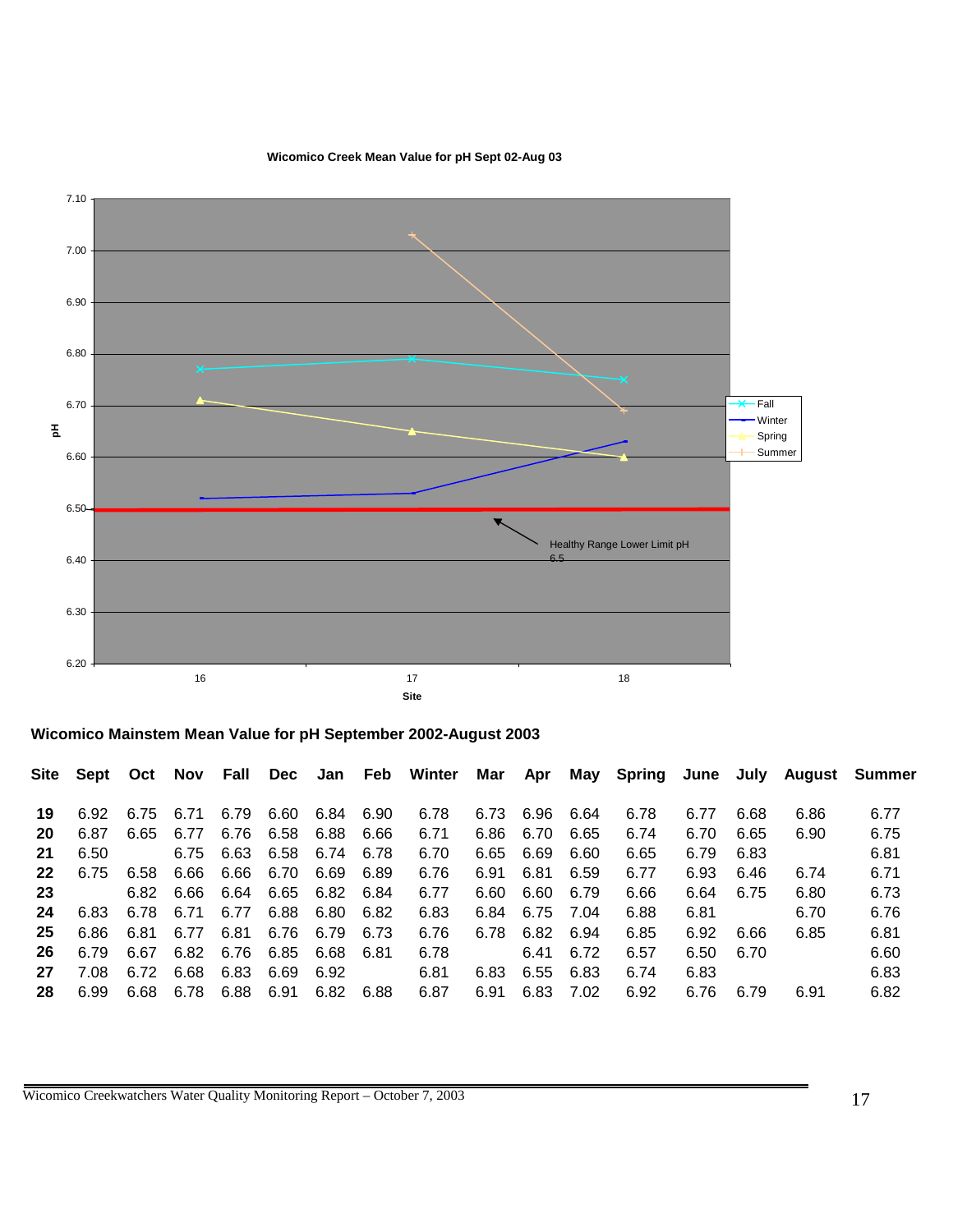|                |      |      |                     |           |           |      |                                    |      |                                         |                                                                                                                 |           | Site Sept Oct Nov Dec Jan Feb Mar Apr May June July August |
|----------------|------|------|---------------------|-----------|-----------|------|------------------------------------|------|-----------------------------------------|-----------------------------------------------------------------------------------------------------------------|-----------|------------------------------------------------------------|
| $\mathbf 1$    | 59.4 | 52.1 |                     |           |           |      |                                    |      | 49.6 46.1 41.5 34.2 43.6                |                                                                                                                 | 50.5      |                                                            |
| $\mathbf 2$    | 61.2 | 58.7 |                     |           |           |      |                                    |      | 53.3 56.6 36.1 43.3 49.7                | 49.9                                                                                                            | 50.0      | 48.3                                                       |
| 3              | 85.7 |      |                     |           |           |      |                                    |      | 51.2 46.7 43.3 36.0 29.8 41.7 45.8 51.3 | 56.3                                                                                                            | 48.3      | 46.2                                                       |
| 4              | 78.3 | 38.3 |                     | 39.8 29.7 |           |      | 37.3 37.2 44.1                     | 46.3 | 45.8                                    |                                                                                                                 | 42.4      | 41.7                                                       |
| 5              | 63.9 | 58.1 | 55.1 50.4           |           | 49.5 35.1 |      | 48.3 48.4                          |      | 52.9                                    | 47.1                                                                                                            |           |                                                            |
| $\bf 6$        | 53.2 |      |                     | 51.2 44.3 | 40.1 41.1 |      |                                    |      | 47.6 49.8                               |                                                                                                                 | 58.0 51.4 |                                                            |
| $\overline{7}$ |      |      | 66.8 53.1 51.7 41.5 |           |           |      |                                    |      |                                         | 40.1 39.3 40.9 48.6 48.5                                                                                        |           | 48.1                                                       |
| 8              |      |      |                     |           |           |      |                                    |      |                                         | $30.1$ 45.7 $36.5$ $39.1$ $37.3$ 46.7 $49.2$ 53.5<br>48.6 $42.0$ $25.0$ $25.0$ $25.1$ $37.3$ $46.7$ $49.2$ 53.5 |           |                                                            |
| 9              |      |      |                     | 48.6 42.0 | 35.9      | 38.1 |                                    |      |                                         | 42.9 46.4 54.6 58.8                                                                                             |           | 50.2                                                       |
| 10             |      |      |                     |           |           |      | 61.0 51.0 52.1 45.5 37.5 36.8 47.1 |      |                                         | 44.3                                                                                                            | 50.2      |                                                            |
| 11             | 68.2 |      |                     |           |           |      |                                    |      |                                         | 56.8 56.7 46.1 35.5 40.5 45.5 51.1                                                                              | 51.8      | 47.9                                                       |
| 12             | 65.9 | 61.9 |                     |           |           |      | 56.3 55.2 36.4 46.4 43.1           |      |                                         | 49.7 61.0 53.8                                                                                                  |           | 54.7                                                       |
| 13             | 61.2 | 52.1 |                     |           |           |      | 49.1 44.9 41.4 47.5 46.1           | 44.8 |                                         | 42.2                                                                                                            | 49.1      |                                                            |
| 14             |      |      | 11.3 11.5 11.9 11.9 |           |           |      | 10.7 10.6 10.4 10.5                |      |                                         | 10.3 15.7                                                                                                       |           |                                                            |
| 15             |      |      | 65.1 58.9 49.8 51.1 |           |           |      | 56.1 33.9 43.6 42.8                |      |                                         |                                                                                                                 |           | 57.2 54.5 46.7 47.6                                        |
| 16             |      |      |                     |           |           |      | 42.3 46.0 35.2 46.4 41.5 44.5      |      | 54.7                                    |                                                                                                                 |           |                                                            |
| 17             |      |      | 62.2 57.6 43.3 42.5 |           | 37.0      | 45.8 | 36.7                               | 40.5 |                                         | 52.6 45.2                                                                                                       |           |                                                            |
| 18             | 56.6 | 58.2 | 36.5 38.2           |           | 39.7      |      | 39.2 34.7 43.1                     |      | 45.1                                    | 51.1                                                                                                            | 43.1      | 44.1                                                       |
| 19             | 51.2 | 50.0 | 40.4 37.2           |           | 32.3 37.1 |      | 31.8 42.1                          |      | 46.6                                    | 50.2                                                                                                            | 44.5      | 40.2                                                       |
| 20             | 44.1 |      | 47.5 38.5 39.8      |           |           |      | 32.7 33.2 31.6 41.9                |      |                                         | 50.0                                                                                                            | 42.7      | 41.0                                                       |
| 21             | 48.2 |      | 37.5 36.5           |           | 34.8 33.1 |      | 31.6 39.1                          |      |                                         | 45.3                                                                                                            | 43.1      |                                                            |
| 22             | 43.3 |      | 41.3 29.7           | 32.7      | 35.1      |      | 33.2 34.1                          | 39.8 | 45.0                                    | 53.2                                                                                                            | 38.1      | 37.0                                                       |
| 23             |      | 47.1 | 33.8 29.4           |           |           |      | 27.5 32.2 37.1                     | 39.6 | 46.3                                    | 50.5                                                                                                            | 36.3      | 37.4                                                       |
| 24             | 67.3 | 35.8 | 24.2 33.2           |           |           |      | 31.9 35.5 31.3 33.4                |      | 36.3                                    |                                                                                                                 | 41.6      | 31.4                                                       |
| 25             | 44.3 |      | 40.6 31.9 32.9      |           |           |      | 26.8 28.6 32.4 35.7                |      | 40.6                                    | 53.2                                                                                                            | 34.1      | 30.1                                                       |
| 26             | 49.2 | 40.1 | 31.8 29.1           |           |           |      | 28.4 29.2 37.3                     |      | 41.3                                    | 58.5                                                                                                            | 31.7      |                                                            |
| 27             |      |      |                     |           |           |      | 45.8 41.2 34.1 36.4 27.1 29.4 34.1 |      | 39.5                                    | 55.8                                                                                                            |           |                                                            |
| 28             | 42.2 |      |                     |           |           |      |                                    |      | 39.4 34.7 33.5 31.2 27.9 29.2 32.7 37.8 | 39.7                                                                                                            | 31.2      | 27.2                                                       |

**Appendix 7: Wicomico Mean Value for Chlorophyll a (mg/l) September 2002-August 2003** 

Note: Blanks represent no data reported at site that month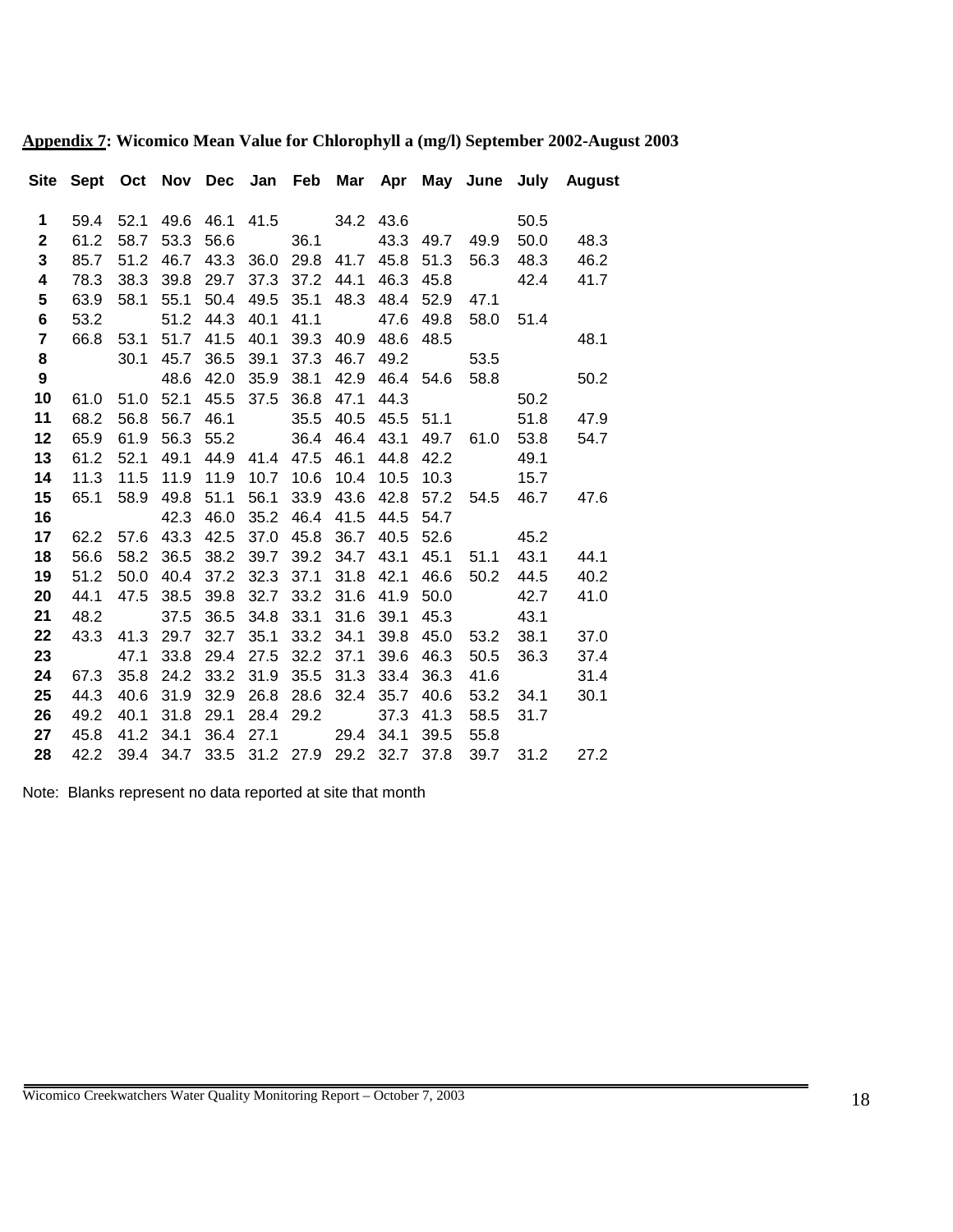

# **Wicomico Headwater Mean Value for Chlorophyll a (mg/l) Sept 02-Aug 03**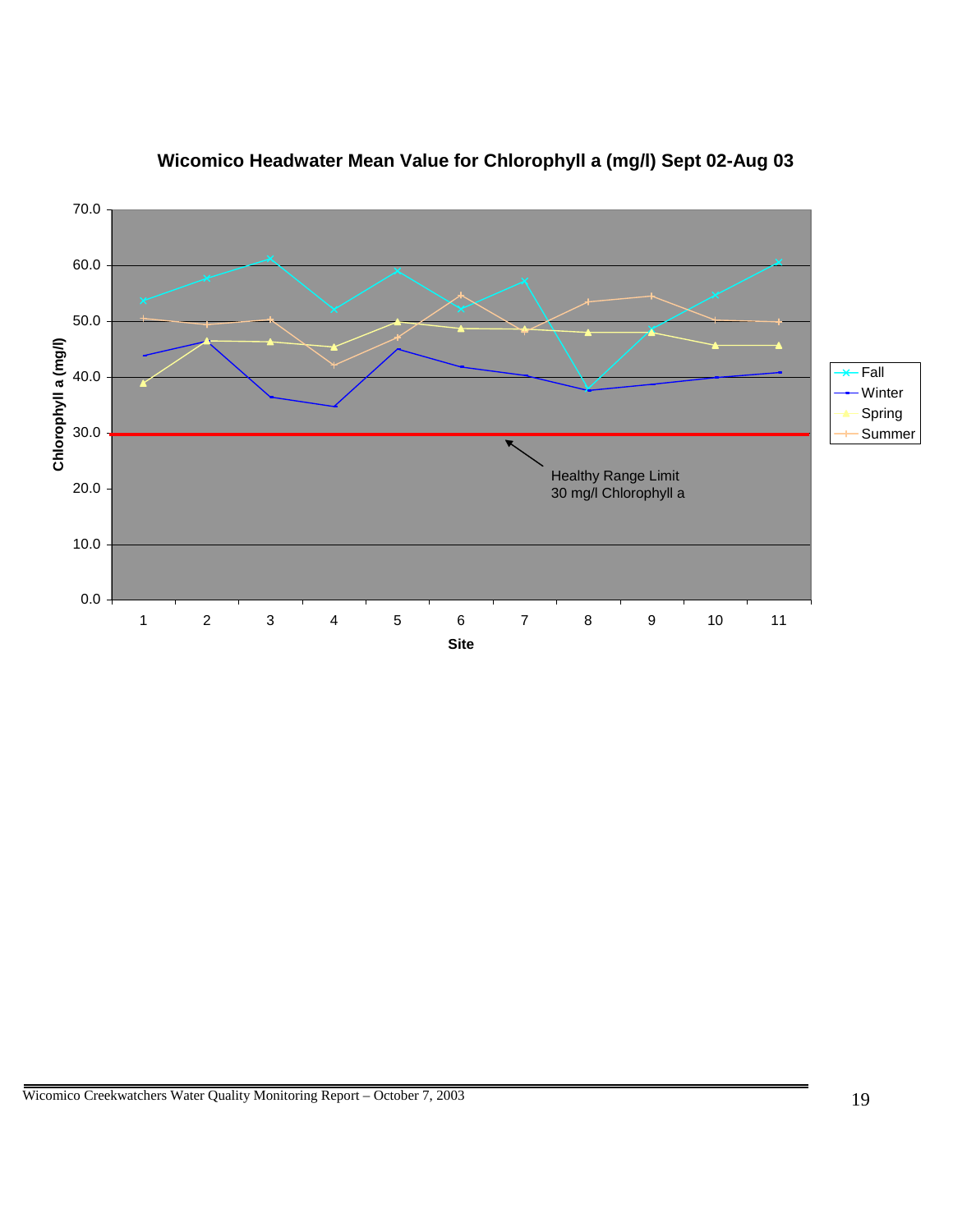

# **Tony Tank Creek Mean Value for Chlorophyll a (mg/l) Sept 02-Aug 03**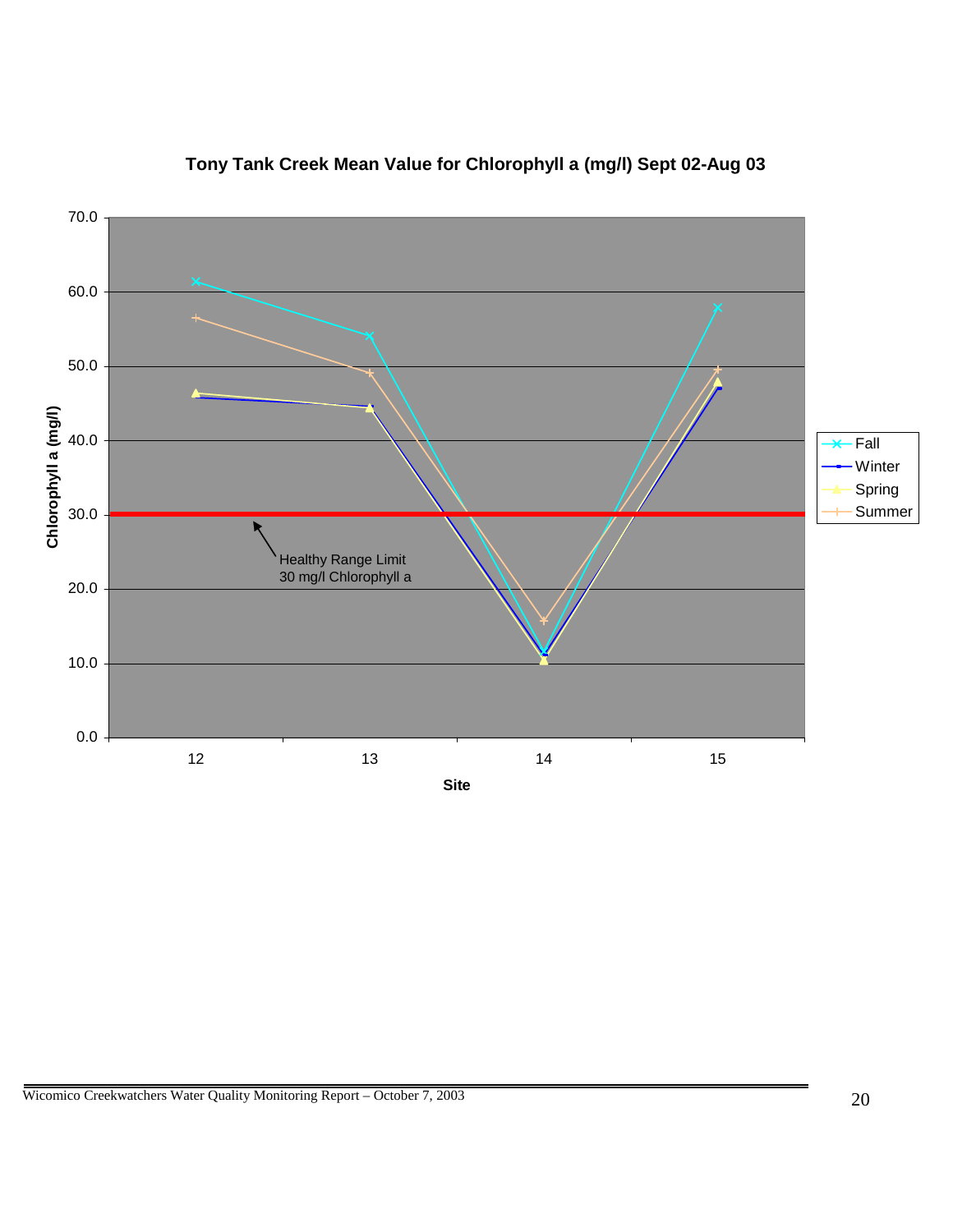

# **Wicomico Creek Mean Value for Chlorophyll a (mg/l) Sept 02-Aug 03**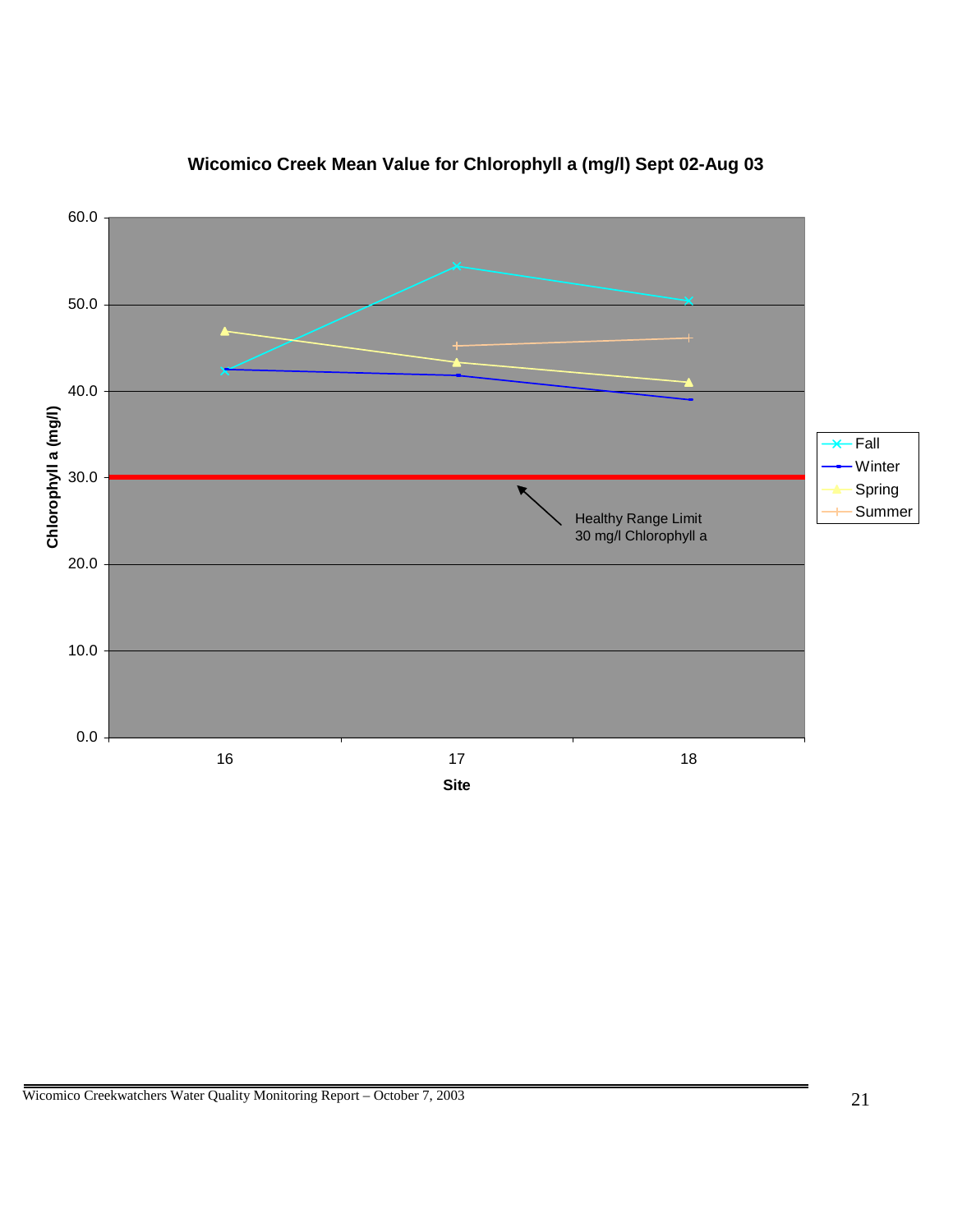

# **Wicomico Mainstem Mean Value for Chlorophyll a (mg/l) Sept 02-Aug 03**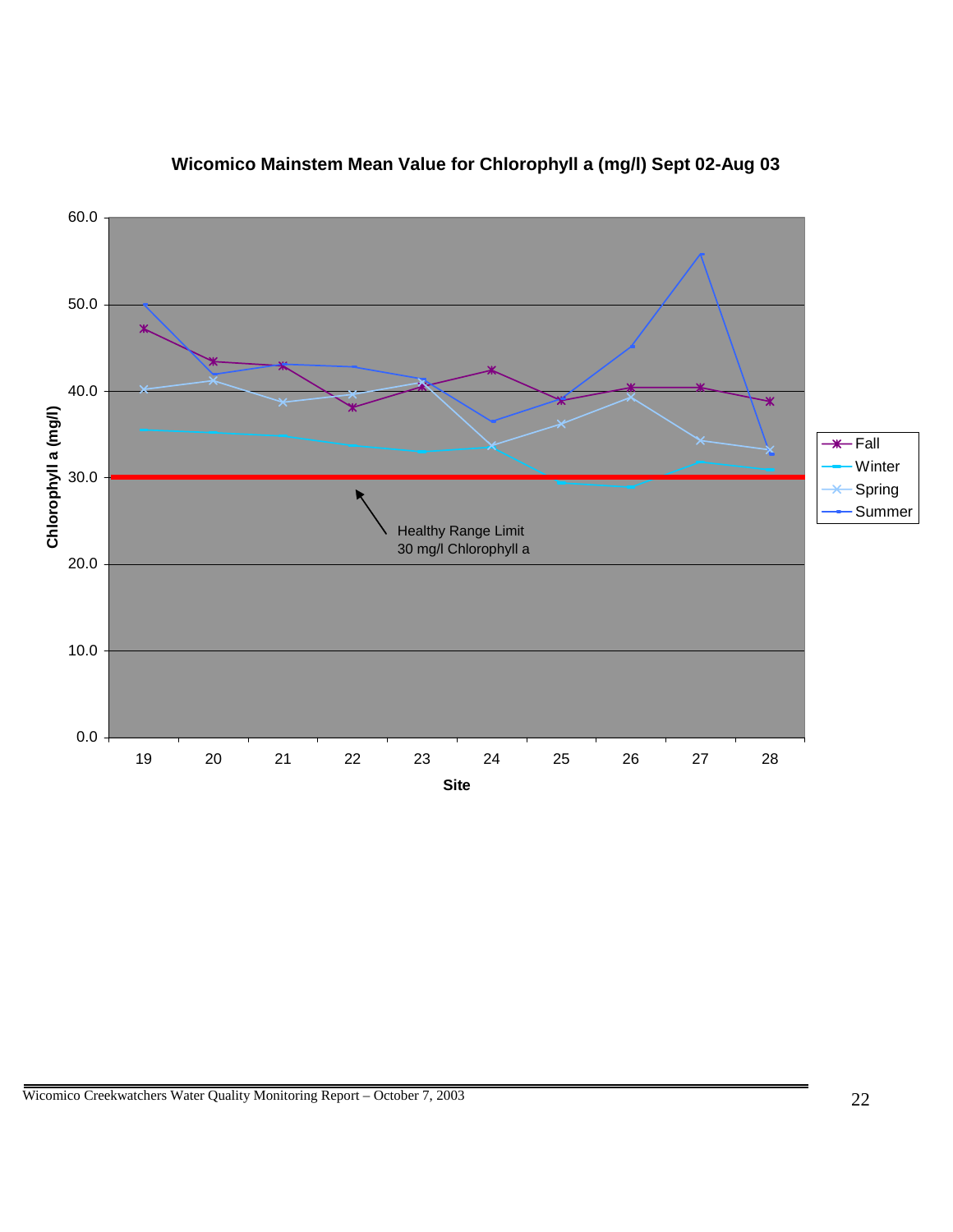| <b>Site</b>             | <b>Sept</b> | Oct | Nov | <b>Dec</b> | Jan | Feb | Mar |     |     |     |     | Apr May June July August |
|-------------------------|-------------|-----|-----|------------|-----|-----|-----|-----|-----|-----|-----|--------------------------|
| 1                       | 240         | 240 | 445 | 350        | 220 |     | 180 | 320 |     |     | 450 |                          |
| $\mathbf 2$             | 240         | 350 | 730 | 220        |     | 240 |     | 240 | 800 | 240 | 330 | 240                      |
| 3                       | 350         | 285 | 445 | 350        | 195 | 220 | 240 | 360 | 800 | 360 | 420 | 48                       |
| 4                       | 540         | 240 | 295 | 350        | 145 | 540 | 205 | 350 | 450 | 360 | 240 | 240                      |
| 5                       | 540         | 350 | 540 | 230        | 140 | 210 | 150 | 317 | 520 | 420 |     |                          |
| 6                       | 540         |     | 920 | 225        | 170 | 240 |     | 460 | 480 | 360 | 480 |                          |
| $\overline{\mathbf{r}}$ | 350         | 350 | 540 | 350        | 220 | 120 | 160 | 615 | 360 | 480 |     | 360                      |
| 8                       |             | 180 | 350 | 215        | 210 | 310 | 160 | 440 |     | 420 |     |                          |
| 9                       |             |     | 350 | 285        | 185 | 410 | 205 | 397 | 480 | 430 |     | 360                      |
| 10                      | 635         | 240 | 350 | 215        | 210 | 280 | 200 | 180 |     |     | 360 |                          |
| 11                      | 580         | 215 | 445 | 250        |     | 260 | 140 | 240 | 360 | 360 | 360 | 420                      |
| 12                      | 295         | 240 | 285 | 295        |     | 240 | 150 | 265 | 240 | 480 | 450 | 480                      |
| 13                      | 635         | 540 | 540 | 215        | 165 | 170 | 170 | 300 | 235 |     | 240 |                          |
| 14                      | 295         | 240 | 570 | 170        | 150 | 170 | 185 | 193 | 240 | 420 | 450 |                          |
| 15                      | 540         | 350 | 380 | 180        | 140 | 170 | 155 | 293 | 360 | 360 | 300 | 300                      |
| 16                      |             |     | 540 | 240        | 130 | 140 | 160 | 160 | 480 |     |     |                          |
| 17                      | 350         | 250 | 390 | 295        | 170 | 170 | 180 | 280 | 490 | 480 | 360 |                          |
| 18                      | 350         | 350 | 335 | 220        | 175 | 170 | 210 | 250 | 480 | 360 | 320 | 360                      |
| 19                      | 240         | 390 | 485 | 240        | 150 | 150 | 150 | 300 | 360 | 420 | 300 | 240                      |
| 20                      | 240         | 295 | 335 | 210        | 285 | 160 | 170 | 480 | 363 | 360 | 210 | 360                      |
| 21                      |             |     | 280 | 190        | 175 | 200 | 195 | 360 | 800 | 240 | 240 |                          |
| 22                      | 920         | 195 | 540 | 240        | 145 | 220 | 160 | 250 | 580 | 300 | 270 | 270                      |
| 23                      |             | 170 | 270 | 140        | 180 | 205 | 160 | 380 | 480 | 285 | 330 | 240                      |
| 24                      | 240         | 250 | 150 | 95         | 120 | 110 | 100 | 112 | 120 | 195 |     | 240                      |
| 25                      | 540         | 185 | 180 | 113        | 95  | 115 | 84  | 137 | 151 | 240 | 195 | 180                      |
| 26                      |             | 170 | 180 | 125        | 125 | 95  |     | 180 | 161 | 480 | 180 |                          |
| 27                      | 540         | 170 | 185 | 150        | 120 |     | 90  | 125 | 140 | 225 |     |                          |
| 28                      | 540         | 240 | 170 | 113        | 95  | 102 | 95  | 140 | 117 | 225 | 160 | 180                      |

**Appendix 8: Wicomico Mean Value for Coliforms (count per 100 ml) September 2002-August 2003** 

Note: Blanks represent no data reported at site that month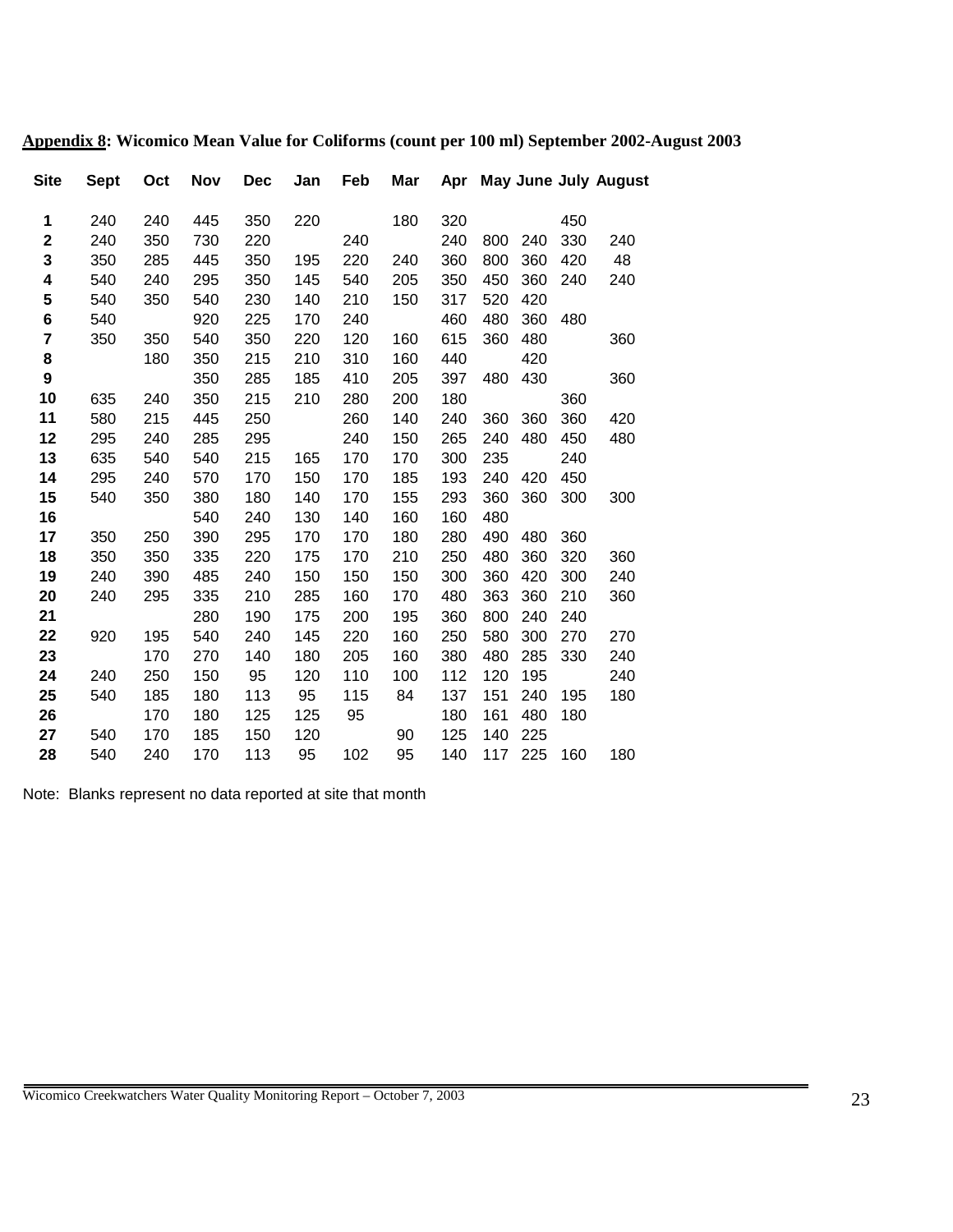

#### **Wicomico Headwater Mean Value for Coliforms (count per 100 ml) Sept 02-Aug 03**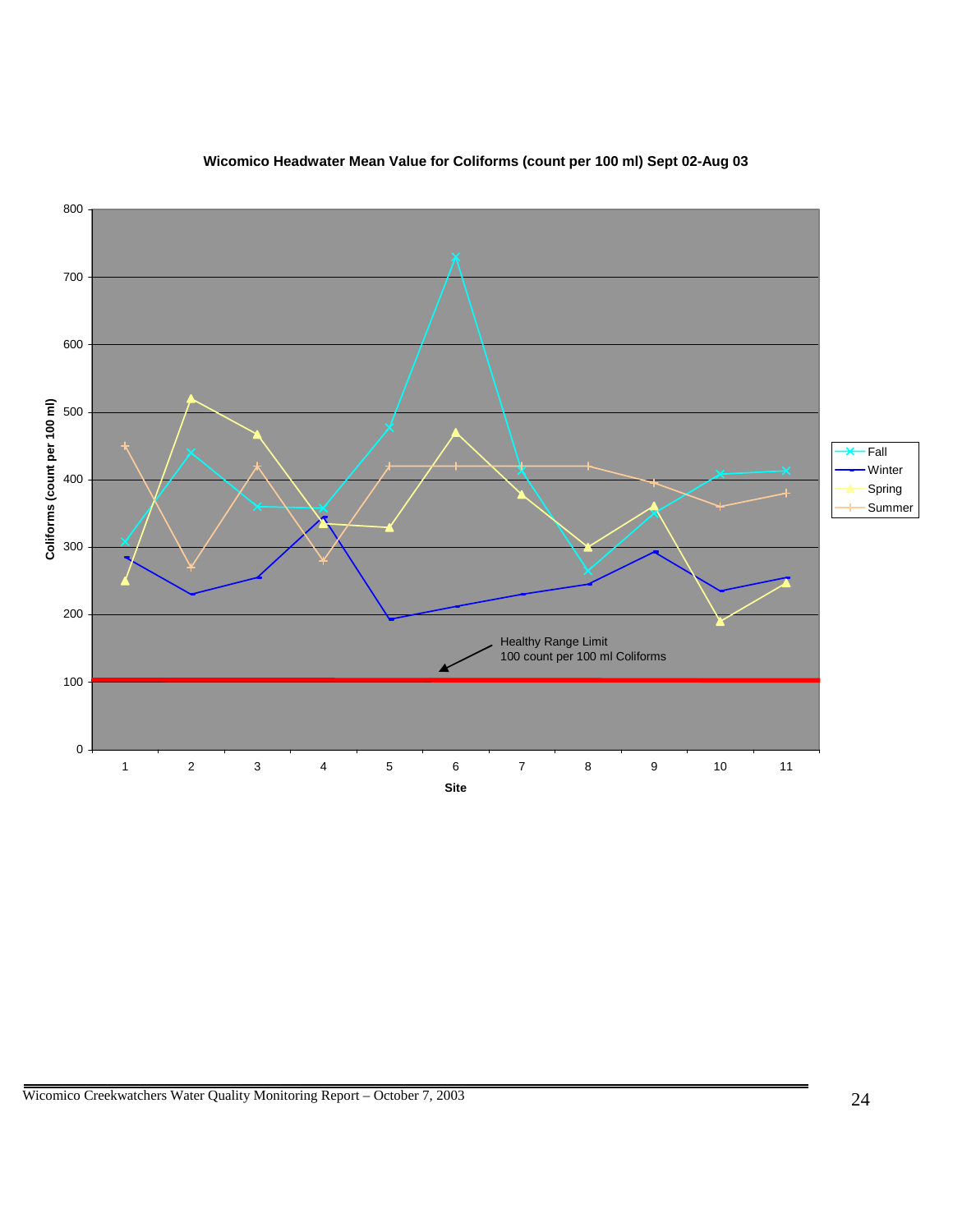

#### **Tony Tank Creek Mean Value for Coliforms (count per 100 ml) Sept 02-Aug 03**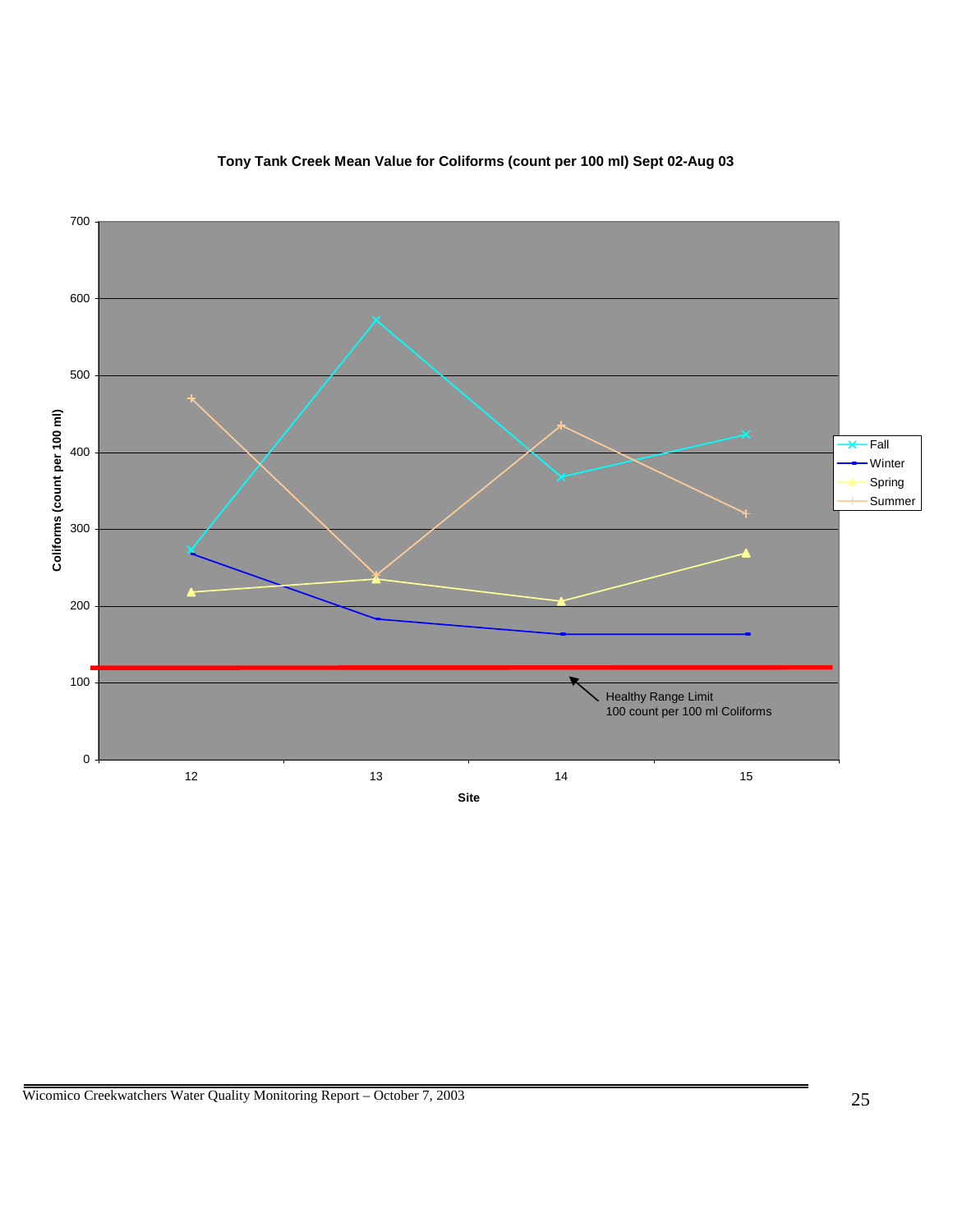

#### **Wicomico Creek Mean Value for Coliforms (count per 100 ml) Sept 02-Aug 03**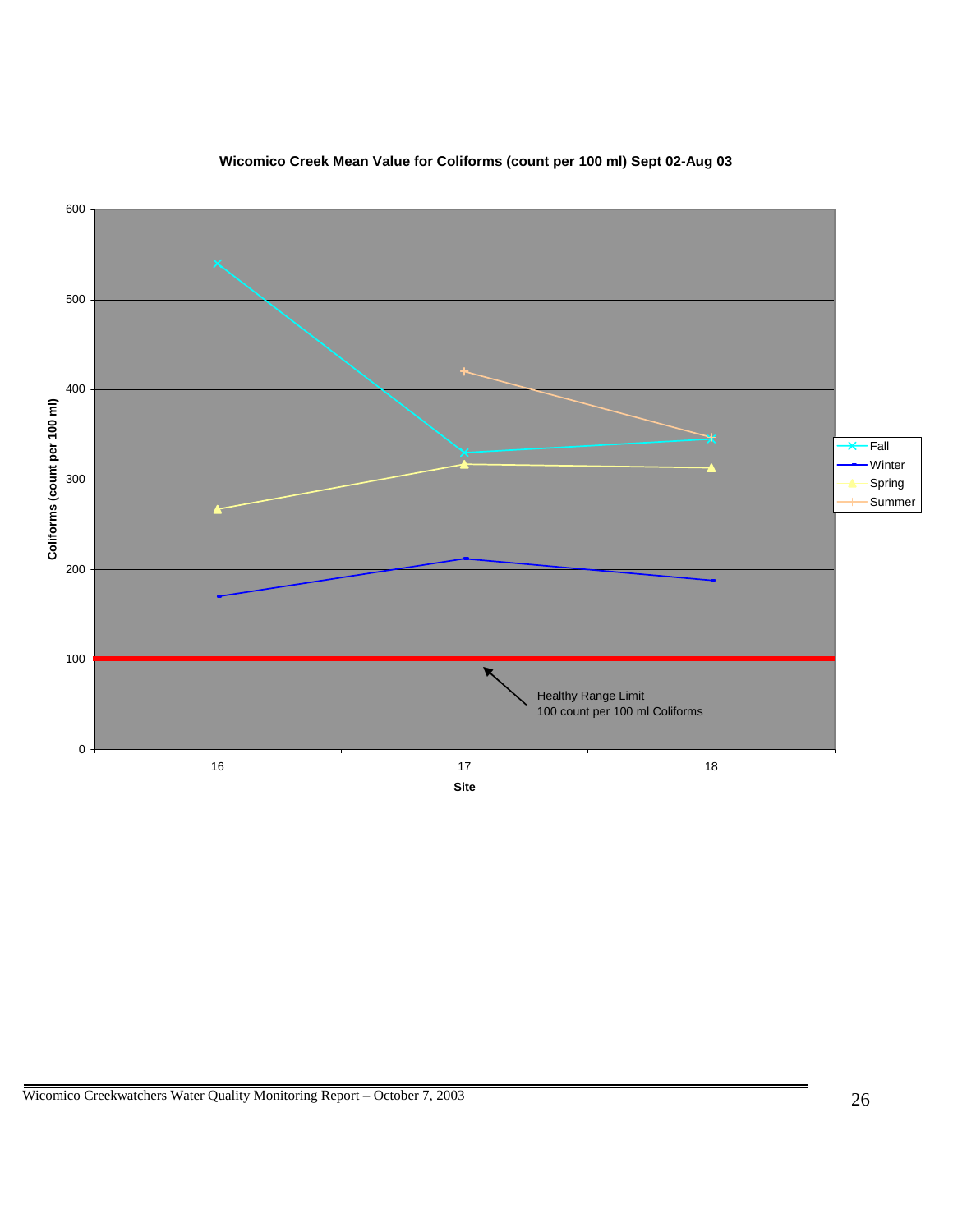

#### **Wicomico Mainstem Mean Value for Coliforms (count per 100 ml) Sept 02-Aug 03**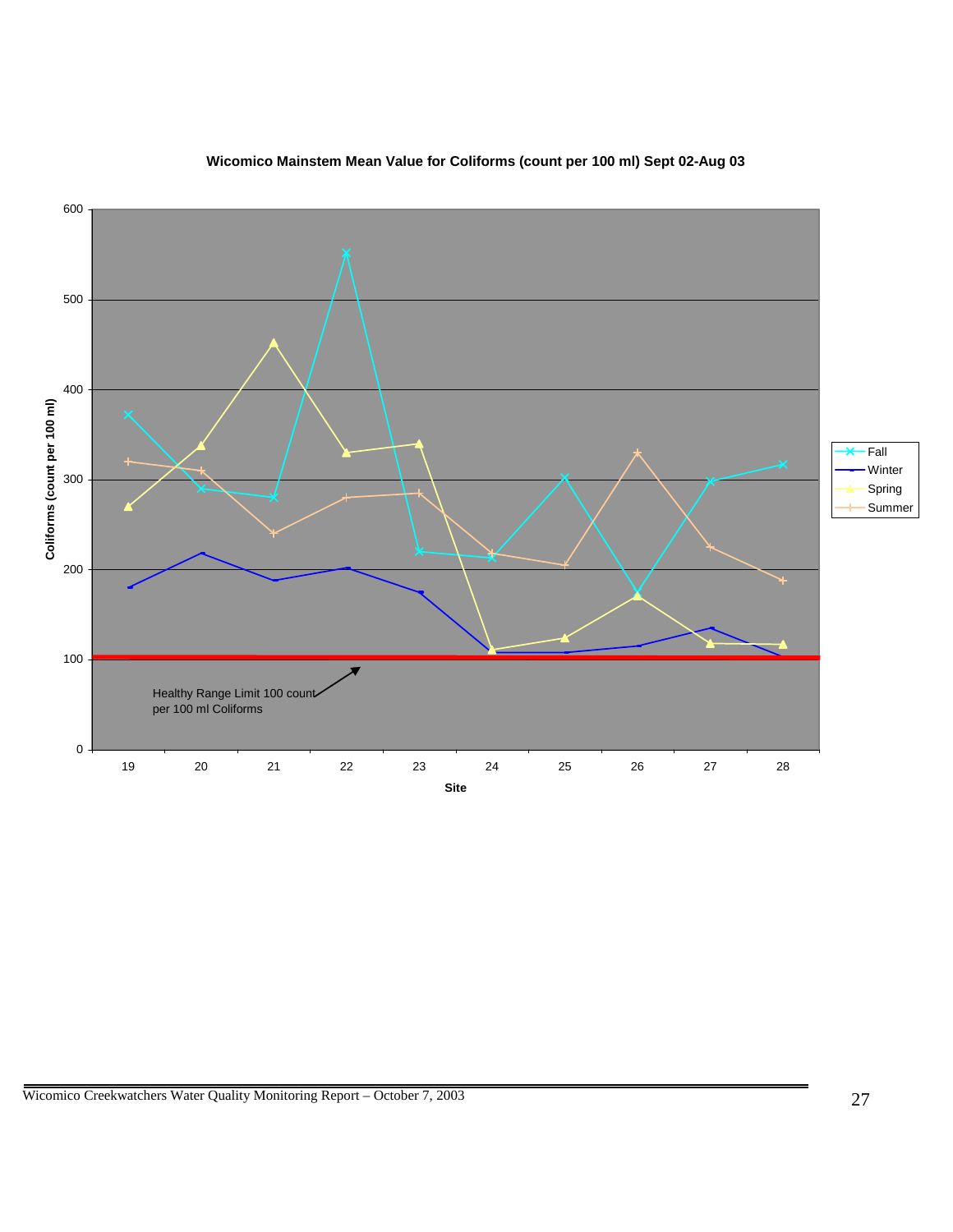|                         |      |      |      |      |      |      |      |      |      |                |             | Site Sept Oct Nov Dec Jan Feb Mar Apr May June July August |
|-------------------------|------|------|------|------|------|------|------|------|------|----------------|-------------|------------------------------------------------------------|
| 1                       | 2.18 | 2.93 | 2.85 | 2.77 |      | 2.96 | 2.58 |      | 2.49 |                | 2.59        |                                                            |
| $\mathbf 2$             | 2.17 | 2.86 | 2.90 | 2.92 |      | 2.48 |      | 2.39 | 2.61 |                | 2.84 2.50   | 2.52                                                       |
| 3                       | 2.40 | 2.99 | 2.88 | 2.73 | 2.74 | 2.14 | 2.62 | 2.47 | 2.53 |                | 2.89 2.49   | 2.48                                                       |
| $\overline{\mathbf{4}}$ | 1.58 | 2.48 | 2.64 | 2.87 | 2.36 | 2.21 | 2.75 | 2.51 | 2.49 |                | 2.90 2.59   | 2.62                                                       |
| 5                       | 3.10 | 2.43 | 3.26 | 3.08 | 3.47 | 3.29 | 3.14 | 3.03 | 2.86 | 3.16           |             |                                                            |
| $\bf 6$                 | 2.99 |      | 3.15 | 3.04 | 3.30 | 3.33 |      | 2.94 | 2.76 |                | 3.08 3.01   |                                                            |
| $\overline{\mathbf{r}}$ | 3.15 | 3.12 | 3.10 | 2.82 | 3.24 | 3.07 | 2.81 | 2.82 | 2.70 | 2.81           |             | 2.81                                                       |
| 8                       |      | 3.36 | 2.57 | 3.06 | 3.41 | 3.06 | 2.71 | 2.72 |      | 2.91           |             |                                                            |
| 9                       |      |      | 3.03 | 3.14 | 2.82 | 2.80 | 3.18 | 2.61 | 2.69 |                | 2.94        | 2.71                                                       |
| 10                      | 2.40 | 3.34 | 3.16 | 3.18 | 2.92 | 2.78 | 2.68 | 2.61 |      |                | 2.86        |                                                            |
| 11                      | 1.89 | 2.83 | 3.32 | 3.39 |      | 3.21 | 2.63 | 2.80 |      | 2.75 2.96 2.98 |             | 2.88                                                       |
| 12                      | 2.27 | 2.40 | 3.04 | 3.15 |      | 3.07 | 2.12 | 2.62 | 2.62 |                | 3.07 3.00   | 2.52                                                       |
| 13                      | 2.68 | 2.67 | 2.61 | 2.61 | 2.57 | 2.81 | 2.79 | 2.53 | 2.42 |                | 2.42        |                                                            |
| 14                      | 0.60 | 0.65 | 0.61 | 0.58 | 0.68 | 0.72 | 0.67 | 0.61 | 0.57 |                | $0.62$ 0.56 |                                                            |
| 15                      | 1.87 | 2.47 | 2.38 | 2.75 | 2.89 | 2.41 | 3.05 | 2.85 | 2.92 |                | 2.76 2.74   | 2.53                                                       |
| 16                      |      |      | 2.62 | 2.58 | 2.41 | 2.61 | 3.10 | 3.14 | 2.78 |                |             |                                                            |
| 17                      | 1.96 | 2.42 | 2.53 | 2.49 | 2.63 | 2.52 | 2.08 | 2.29 | 2.72 |                | 2.67 2.86   |                                                            |
| 18                      | 1.47 | 2.40 | 2.28 | 2.56 | 2.55 | 2.44 | 2.54 | 2.48 | 2.46 | 2.51           | 2.81        | 2.58                                                       |
| 19                      | 1.99 | 2.72 | 2.50 | 2.62 | 2.43 | 2.35 | 1.92 | 2.47 | 2.55 |                | 2.67 2.44   | 2.31                                                       |
| 20                      | 2.04 | 2.72 | 2.39 | 2.47 | 2.55 | 2.31 | 2.33 | 2.58 | 2.56 |                | 2.71 2.39   | 2.58                                                       |
| 21                      | 2.06 |      | 2.25 | 2.45 | 2.29 | 2.33 | 2.42 | 2.30 | 2.62 |                | 1.82 2.15   |                                                            |
| 22                      | 2.04 | 2.26 | 2.32 | 2.58 | 2.45 | 2.46 | 2.27 | 2.48 | 2.56 |                | 1.93 2.25   | 2.00                                                       |
| 23                      |      | 2.19 | 2.02 | 2.47 | 2.45 | 2.36 | 2.27 | 2.30 | 2.42 |                | 2.22 2.32   | 2.10                                                       |
| 24                      | 1.19 | 2.41 | 1.76 | 1.44 | 1.92 | 1.72 | 1.84 | 1.64 | 1.72 | 1.87           |             | 2.17                                                       |
| 25                      | 1.79 | 1.99 | 2.11 | 1.62 | 1.83 | 1.80 | 1.93 | 1.84 | 2.12 |                | 2.02 2.10   | 2.14                                                       |
| 26                      | 1.59 | 1.82 | 2.20 | 2.50 | 2.44 | 2.33 |      | 2.29 | 2.45 |                | 2.71 2.05   |                                                            |
| 27                      | 1.86 | 1.58 | 2.09 | 1.74 | 1.62 |      | 1.90 | 1.83 | 1.83 | 1.95           |             |                                                            |
| 28                      | 1.71 | 1.49 | 1.89 | 1.76 | 1.57 | 1.80 | 2.07 | 1.72 | 1.76 |                | 1.88 1.91   | 2.12                                                       |

# **Appendix 9: Wicomico Mean Value for NO3 (mg/ml) September 2002-August 2003**

Note: Blanks represent no data reported at site that month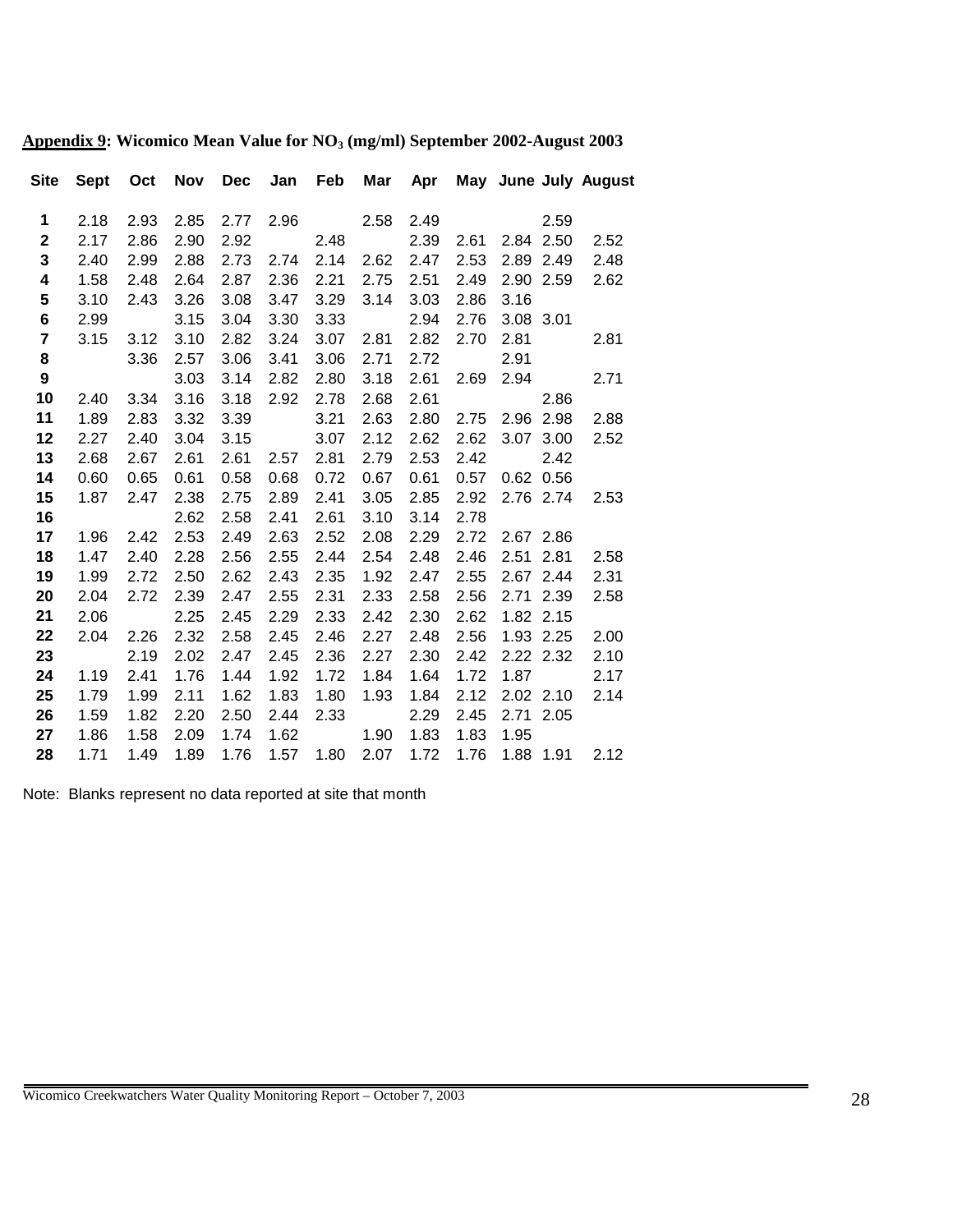

### **Wicomico Headwater Mean Value for NO3 (mg/ml) Sept02-Aug03**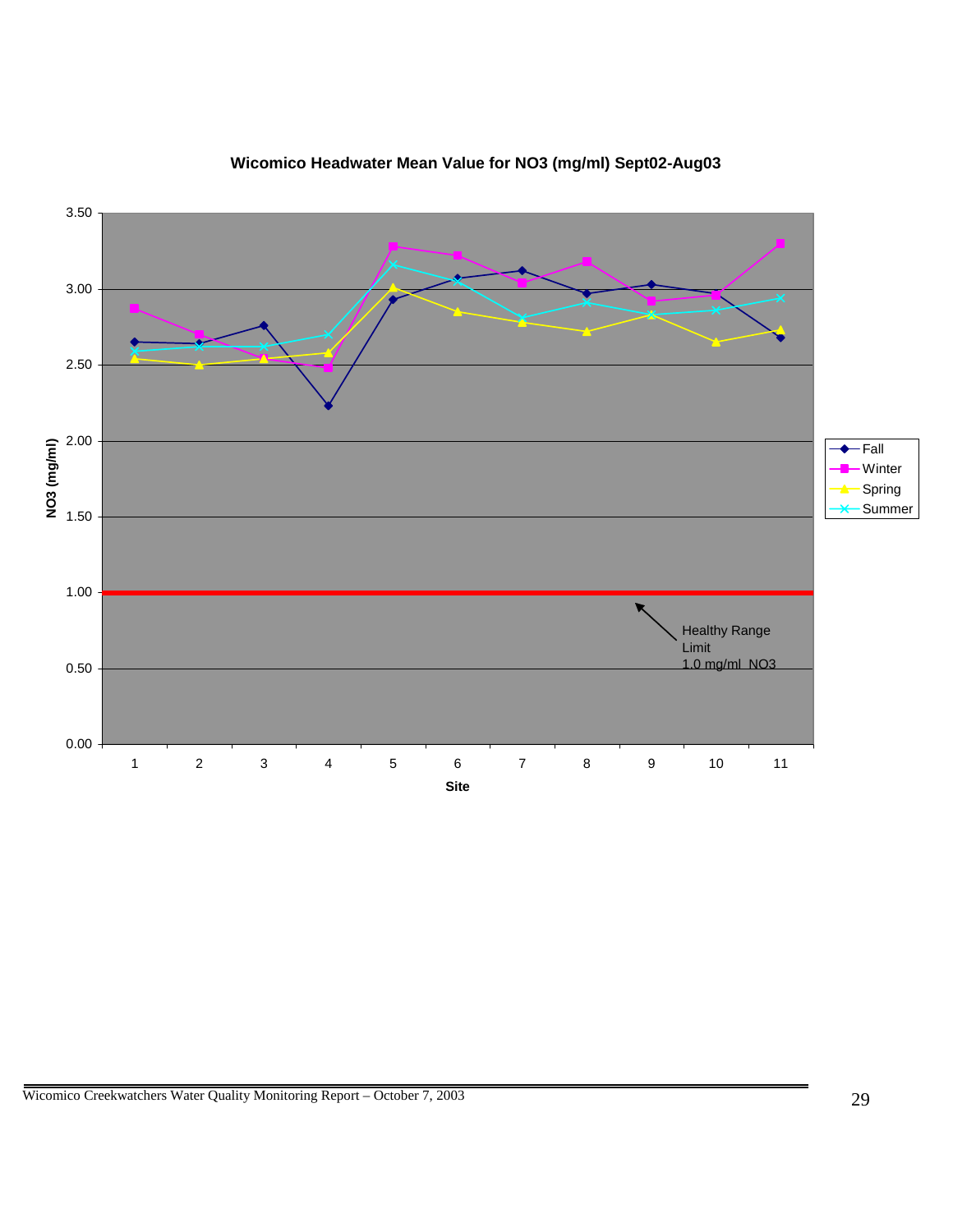

# **Tony Tank Creek Mean Value for NO3 (mg/ml) Sept 02-Aug 03**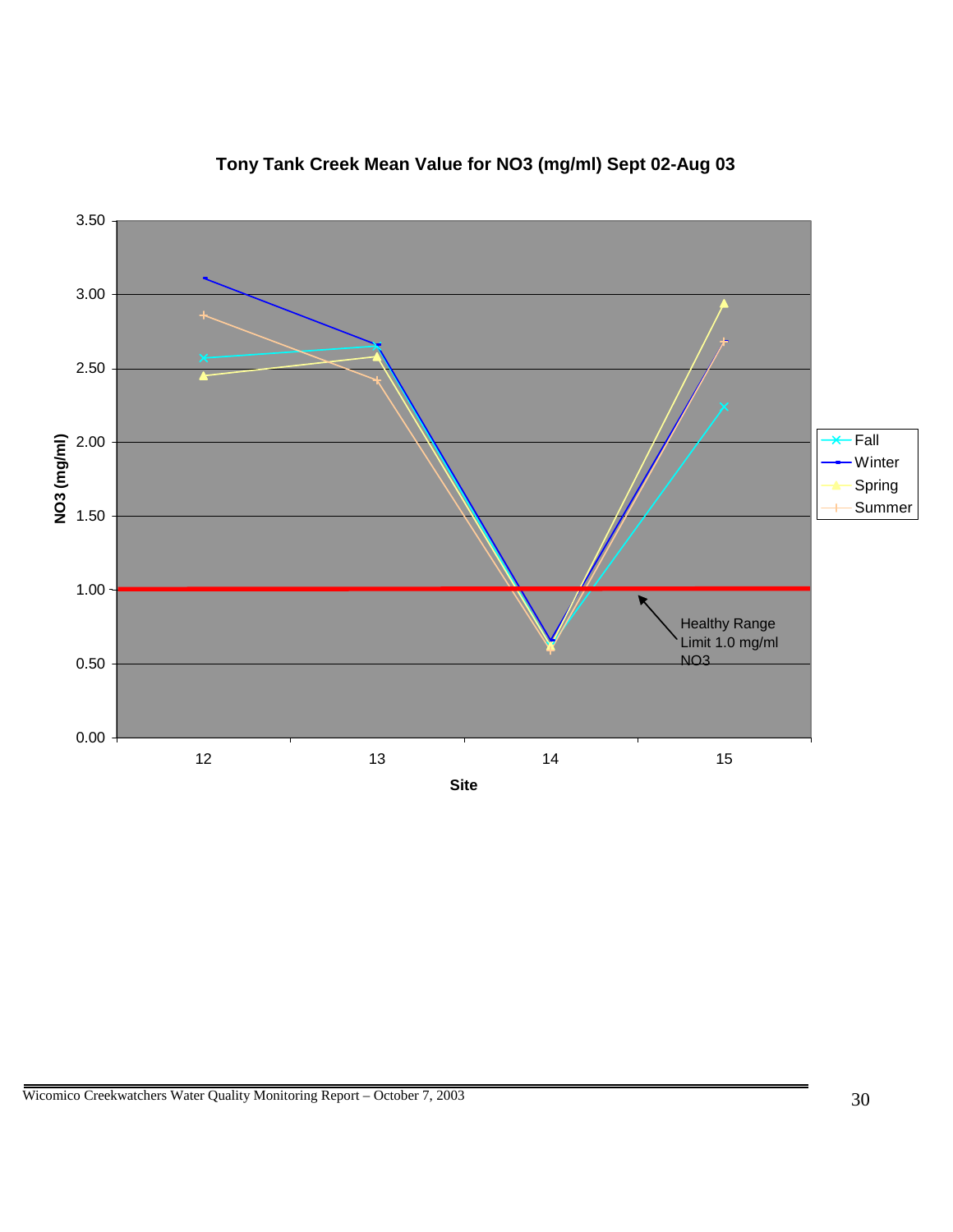

# **Wicomico Creek Mean Value for NO3 (mg/ml) Sept 02-Aug 03**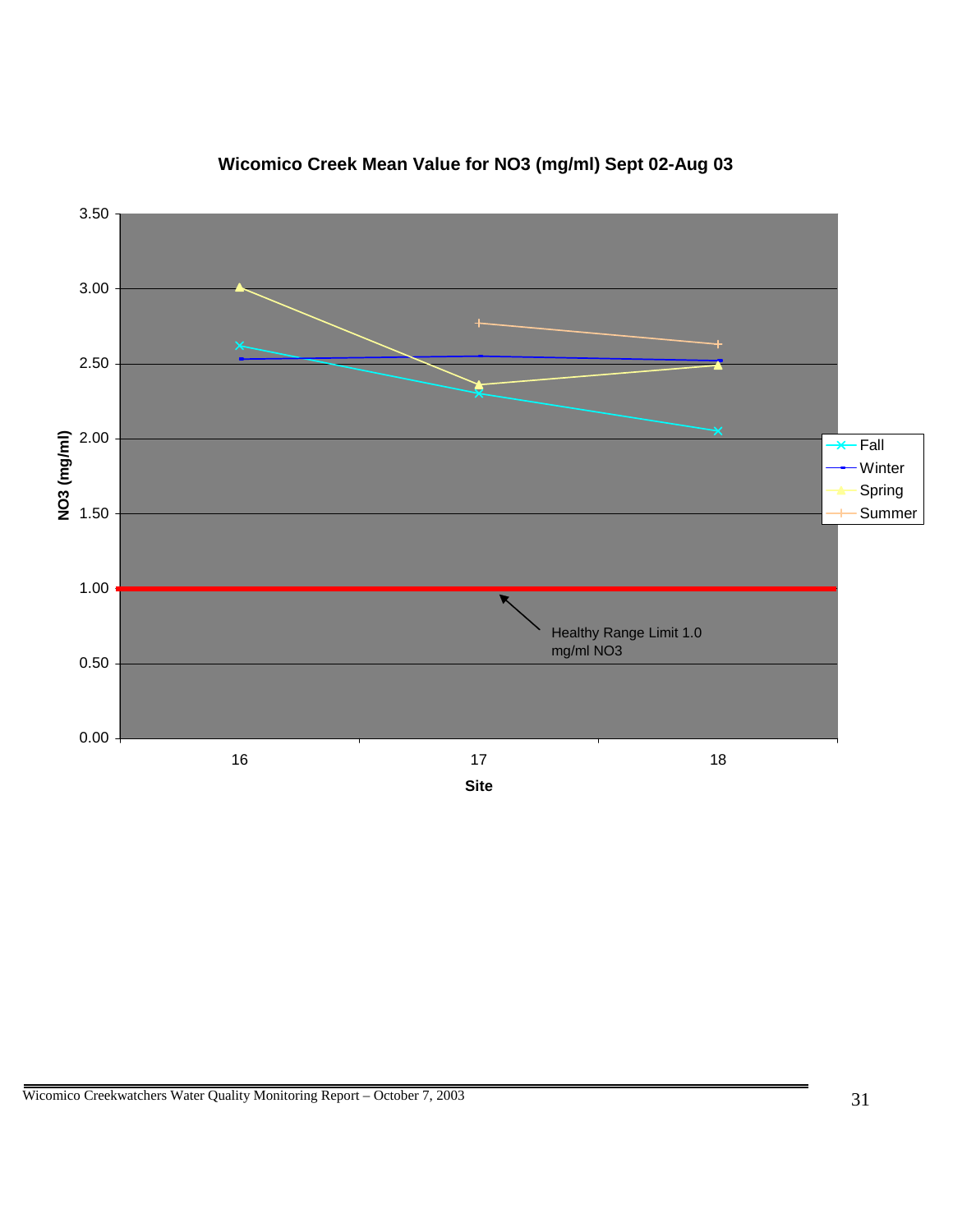

# **Wicomico Mainstem Mean Value for NO3 (mg/ml) Sept 02-Aug 03**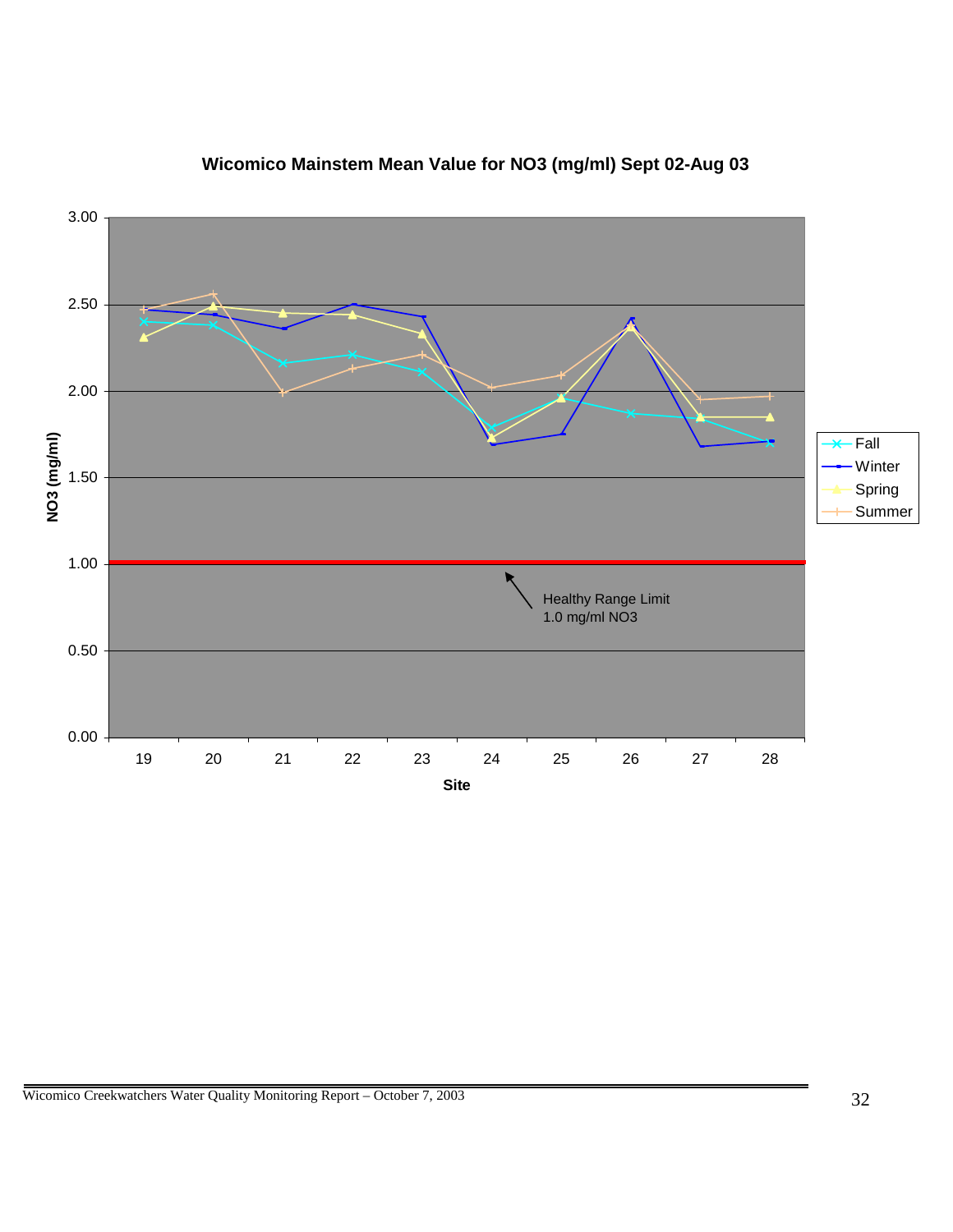#### Appendix 10: Wicomico Mean Value for PO<sub>4</sub> (mg/ml) September 2002-August 2003

**Site Sept Oct Nov Dec Jan Feb Mar Apr May June July August** 0.172 0.177 0.164 0.134 0.174 0.224 0.220 0.233 0.171 0.163 0.157 0.154 0.197 0.194 0.241 0.261 0.229 0.242 0.184 0.184 0.151 0.143 0.176 0.136 0.206 0.194 0.257 0.269 0.224 0.239 0.144 0.167 0.140 0.140 0.163 0.191 0.188 0.223 0.239 0.258 0.219 0.221 0.188 0.188 0.174 0.190 0.187 0.163 0.243 0.255 0.296 0.339 0.174 0.171 0.183 0.216 0.214 0.266 0.307 0.312 0.302 0.174 0.168 0.163 0.170 0.236 0.161 0.283 0.266 0.268 0.301 0.252 0.140 0.166 0.157 0.263 0.224 0.283 0.277 0.282 0.201 0.218 0.203 0.246 0.288 0.265 0.219 0.326 0.238 0.192 0.122 0.208 0.218 0.148 0.208 0.260 0.253 0.252 0.168 0.171 0.247 0.242 0.181 0.276 0.262 0.295 0.269 0.228 0.243 0.187 0.183 0.200 0.217 0.194 0.254 0.266 0.282 0.305 0.266 0.219 0.156 0.138 0.153 0.189 0.190 0.282 0.270 0.223 0.231 0.251 0.057 0.058 0.064 0.063 0.062 0.074 0.067 0.070 0.060 0.062 0.058 0.171 0.204 0.179 0.172 0.166 0.168 0.258 0.261 0.266 0.231 0.219 0.244 0.121 0.161 0.192 0.243 0.266 0.277 0.252 0.162 0.123 0.162 0.160 0.188 0.251 0.267 0.206 0.267 0.262 0.282 0.119 0.116 0.141 0.145 0.162 0.201 0.254 0.231 0.240 0.281 0.270 0.236 0.147 0.140 0.255 0.123 0.182 0.216 0.258 0.245 0.251 0.260 0.208 0.226 0.137 0.156 0.133 0.126 0.172 0.216 0.265 0.258 0.245 0.240 0.205 0.221 0.131 0.142 0.149 0.157 0.203 0.257 0.244 0.255 0.223 0.186 0.138 0.135 0.129 0.155 0.167 0.192 0.262 0.232 0.272 0.244 0.200 0.216 0.121 0.139 0.149 0.169 0.174 0.250 0.223 0.219 0.231 0.200 0.203 0.100 0.136 0.064 0.085 0.162 0.173 0.221 0.171 0.170 0.181 0.196 0.103 0.126 0.074 0.082 0.086 0.174 0.196 0.188 0.190 0.221 0.186 0.184 0.042 0.082 0.102 0.159 0.170 0.170 0.245 0.181 0.267 0.184 0.100 0.152 0.079 0.084 0.084 0.183 0.186 0.175 0.220 0.084 0.138 0.086 0.085 0.113 0.161 0.168 0.179 0.170 0.187 0.159 0.149

Note: Blanks represent no data reported at site that month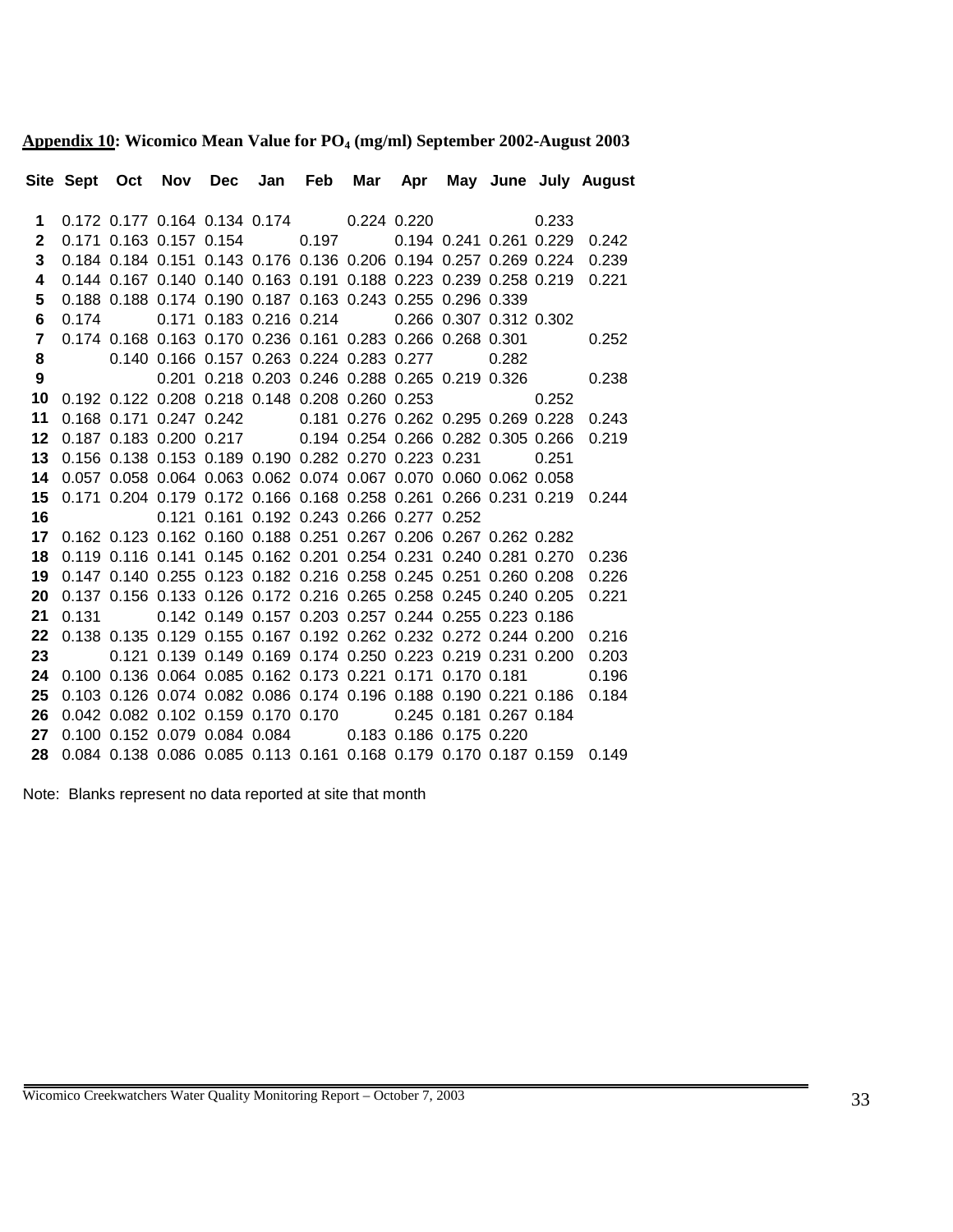

# **Wicomico Headwater Mean Value for PO4 (mg/ml) Sept 02-Aug 03**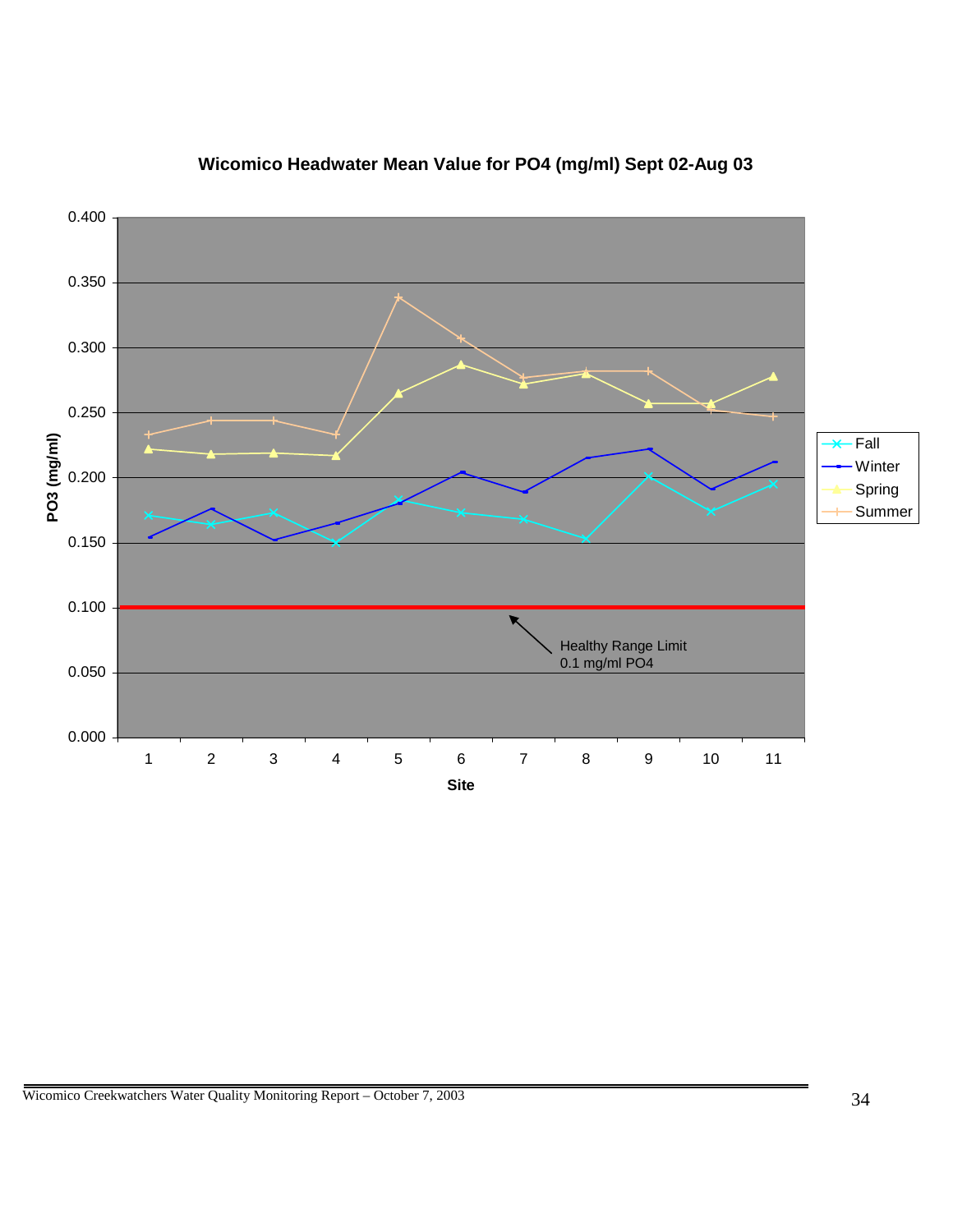

# **Tony Tank Creek Mean Value for PO4 (mg/ml) Sept 02-Aug 03**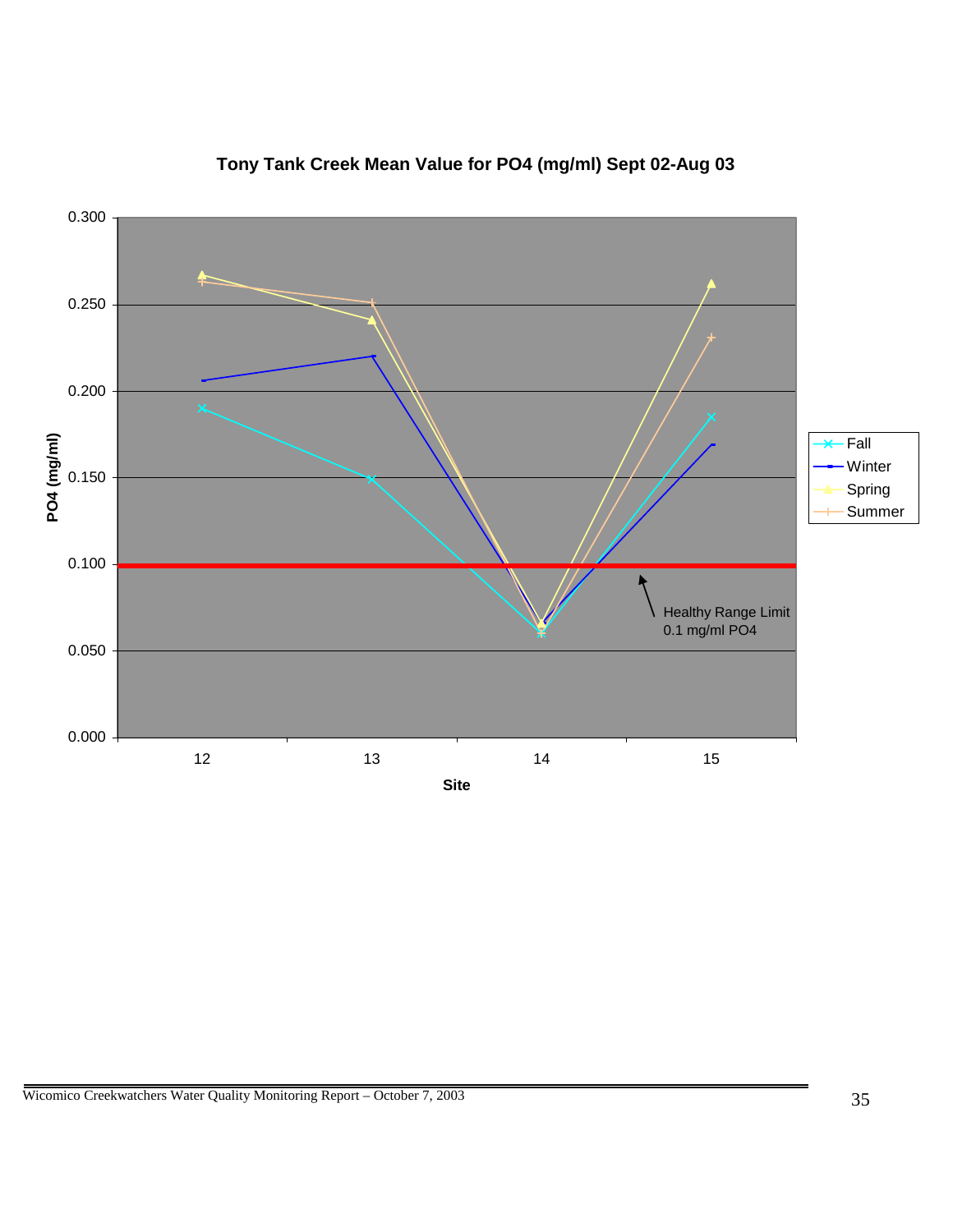

# **Wicomico Creek Mean Value for PO4 (mg/ml) Sept 02-Aug 03**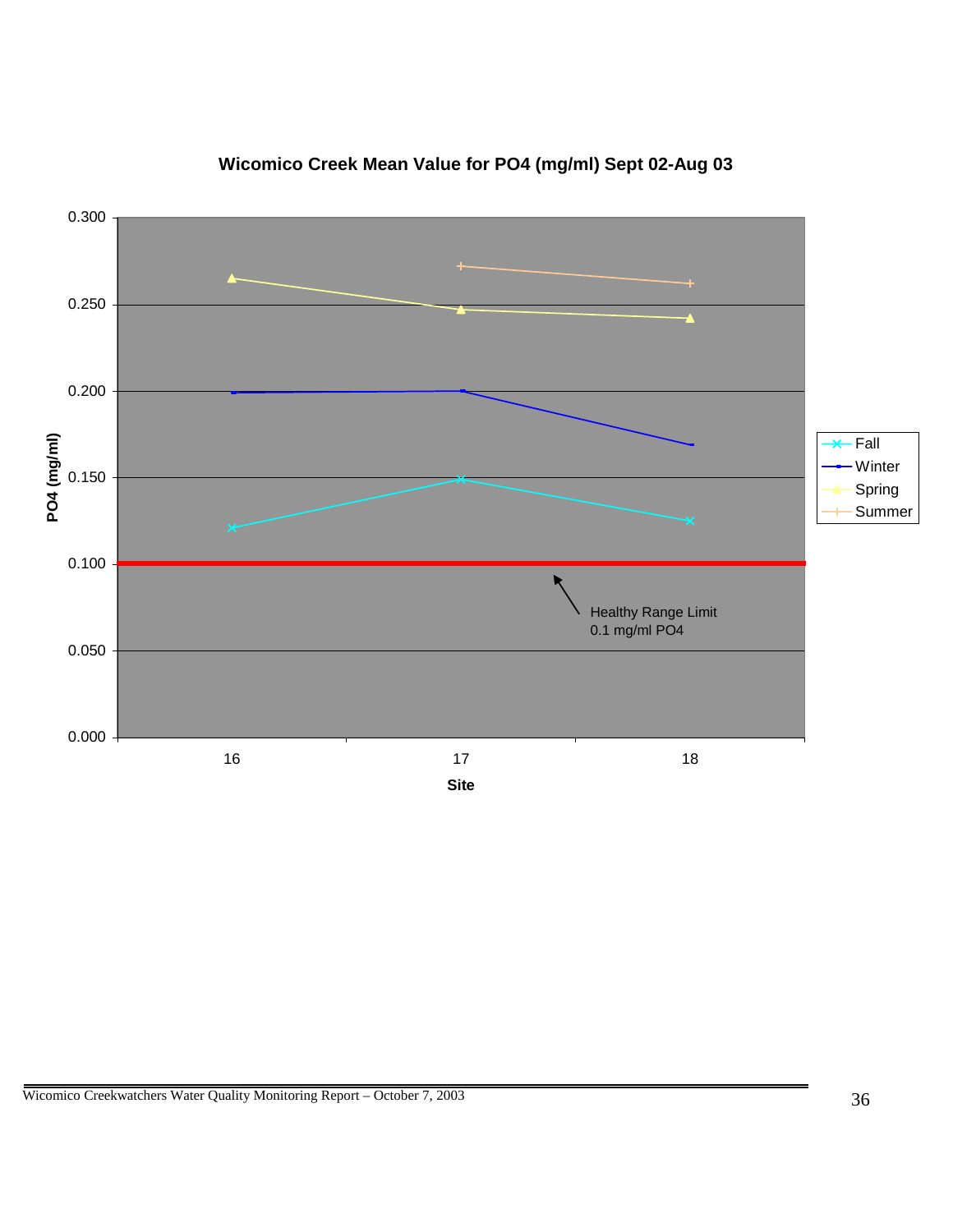

# **Wicomico Mainstem Mean Value for PO4 (mg/ml) Sept 02-Aug 03**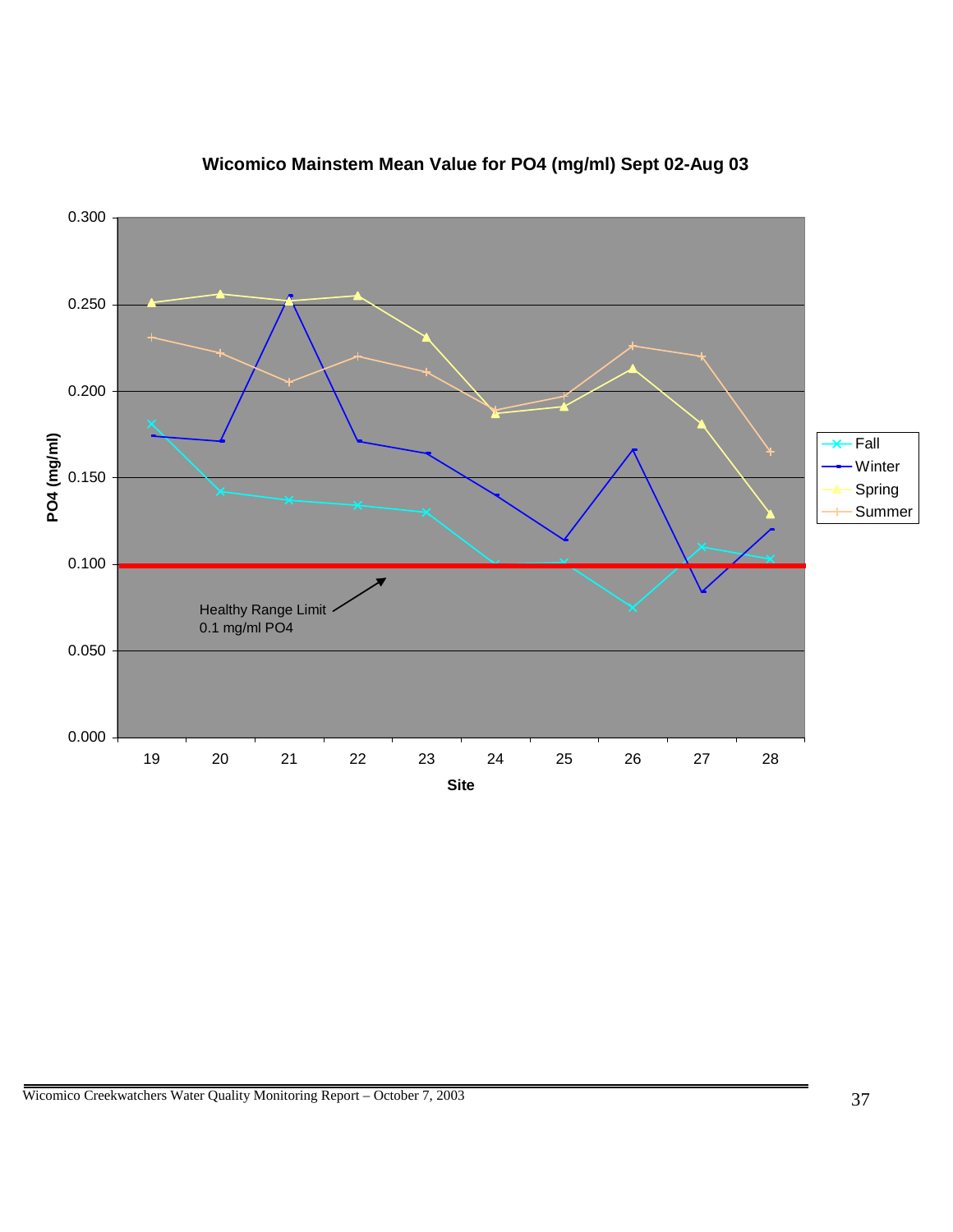|                |       |           |      |                                    |      |                |                     |           |           |           |      | Site Sept Oct Nov Dec Jan Feb Mar Apr May June July August |
|----------------|-------|-----------|------|------------------------------------|------|----------------|---------------------|-----------|-----------|-----------|------|------------------------------------------------------------|
| $\mathbf{1}$   | 10.07 | 8.10      |      | 8.97 9.40 8.11 8.33 8.23           |      |                |                     |           |           |           | 8.16 |                                                            |
| $\mathbf{2}$   | 9.85  | 8.02      | 8.94 | 9.21                               |      |                | 8.52                |           | 8.03 8.47 | 8.21      | 8.15 | 8.02                                                       |
| 3              | 9.95  | 7.98      | 8.90 | 9.27 8.38 8.93 8.39 8.56 8.36      |      |                |                     |           |           | 8.24      | 8.14 | 7.97                                                       |
| 4              | 6.13  | 8.79      | 8.82 | 9.24                               | 8.66 | 8.41           | 8.27                | 8.24      | 8.38      | 8.20      | 8.16 | 8.10                                                       |
| 5              | 10.04 | 7.87      | 8.81 | 9.13                               | 8.46 |                | 8.52 8.61           | 8.18      | 8.61      | 8.31      |      |                                                            |
| 6              | 8.93  |           | 8.91 | 9.22                               | 8.70 | 8.60           |                     | 8.40      | 8.52      | 8.35      | 8.03 |                                                            |
| $\overline{7}$ | 8.71  | 7.79 8.96 |      | 9.21                               | 8.79 |                | 8.62 8.58 8.54 8.62 |           |           | 8.06      |      | 8.06                                                       |
| 8              |       | 7.62      | 9.01 | 9.06                               | 8.91 | 8.46           | 8.83                | 8.16      |           | 8.27      |      |                                                            |
| 9              |       |           | 9.03 | 9.35                               | 8.82 |                | 8.47 8.68           |           | 8.56 8.40 |           | 8.27 | 8.07                                                       |
| 10             | 6.29  | 8.01      | 9.41 | 9.49                               | 8.90 |                | 8.02 8.19           |           | 7.94      |           | 8.21 |                                                            |
| 11             | 6.23  | 7.67      |      | 9.14 9.43                          |      |                | 8.36 8.19           |           |           | 8.62 8.20 | 8.17 | 8.17                                                       |
| 12             | 9.94  | 7.87      | 9.60 | 9.55                               |      |                | 8.52 8.32 8.59 8.71 |           |           | 8.38      | 8.09 | 8.06                                                       |
| 13             | 8.65  | 7.99      | 9.16 | 9.51                               | 8.57 | 8.91           | 8.45                | 8.47      | 8.60      |           | 8.19 |                                                            |
| 14             | 8.68  | 7.96      | 9.26 | 9.61                               |      | 8.73 8.37 8.50 |                     | 8.43 8.49 |           | 8.10      | 8.03 |                                                            |
| 15             | 6.68  | 7.82      | 9.08 | 9.60                               | 8.69 |                | 7.98 8.33 8.54      |           | 8.50      | 8.21      | 8.21 | 8.06                                                       |
| 16             |       |           | 9.36 | 9.40                               | 8.53 | 8.09           | 8.41                | 8.29      | 8.39      |           |      |                                                            |
| 17             | 6.81  | 7.94      | 9.04 | 9.63                               | 8.65 | 8.53           | 8.47                | 8.54      | 8.49      | 7.87      | 8.30 |                                                            |
| 18             | 6.54  | 8.01      | 9.06 | 9.66                               | 8.40 |                | 8.32 8.19           | 8.36      | 8.27      | 8.49      | 8.14 | 8.08                                                       |
| 19             | 6.52  | 7.50      | 9.03 | 9.64                               | 8.72 | 8.69           | 8.33                | 8.56      | 8.53      | 8.20      | 8.04 | 8.16                                                       |
| 20             | 6.71  | 8.04      | 8.95 | 9.73 8.32                          |      |                | 8.74 8.32           | 8.50      | 8.55      | 8.07      | 8.02 | 8.19                                                       |
| 21             | 6.23  |           | 8.97 | 9.40                               | 8.67 | 8.50           | 8.50                | 8.55      | 8.74      | 8.10      | 8.10 |                                                            |
| 22             | 6.76  | 7.96      | 9.33 | 9.47 8.41                          |      | 8.50           | 8.94                | 8.59      | 8.57      | 8.25      | 8.12 | 8.11                                                       |
| 23             |       | 8.02      | 9.02 | 9.45                               | 8.62 | 8.64           | 8.33                | 8.43      | 8.47      | 8.27      | 8.08 | 8.01                                                       |
| 24             | 7.01  | 9.89      |      | 8.87 9.54                          | 8.51 |                | 8.73 8.14           | 8.67      | 8.42      | 8.13      |      | 8.10                                                       |
| 25             | 6.86  | 7.91      | 9.10 | 9.53                               | 8.91 |                | 8.77 7.39           | 8.39      | 8.47      | 8.15      | 8.03 | 8.03                                                       |
| 26             | 6.63  | 7.98      | 8.63 | 9.11                               |      | 8.56 8.81      |                     | 8.35      | 8.47      | 8.57      | 8.17 |                                                            |
| 27             | 6.78  | 7.71      | 9.13 | 9.27                               |      | 8.21 7.91 8.74 |                     |           | 8.31      | 8.13      |      |                                                            |
| 28             | 6.80  | 8.03      |      | 9.06 9.55 8.69 8.18 7.99 8.54 8.39 |      |                |                     |           |           | 8.20      |      | 8.05 8.03                                                  |

**Appendix 11: Wicomico Mean Value for Dissolved Oxygen (mg/ml) September 2002-August 2003** 

Note: Blanks represent no data reported at site that month